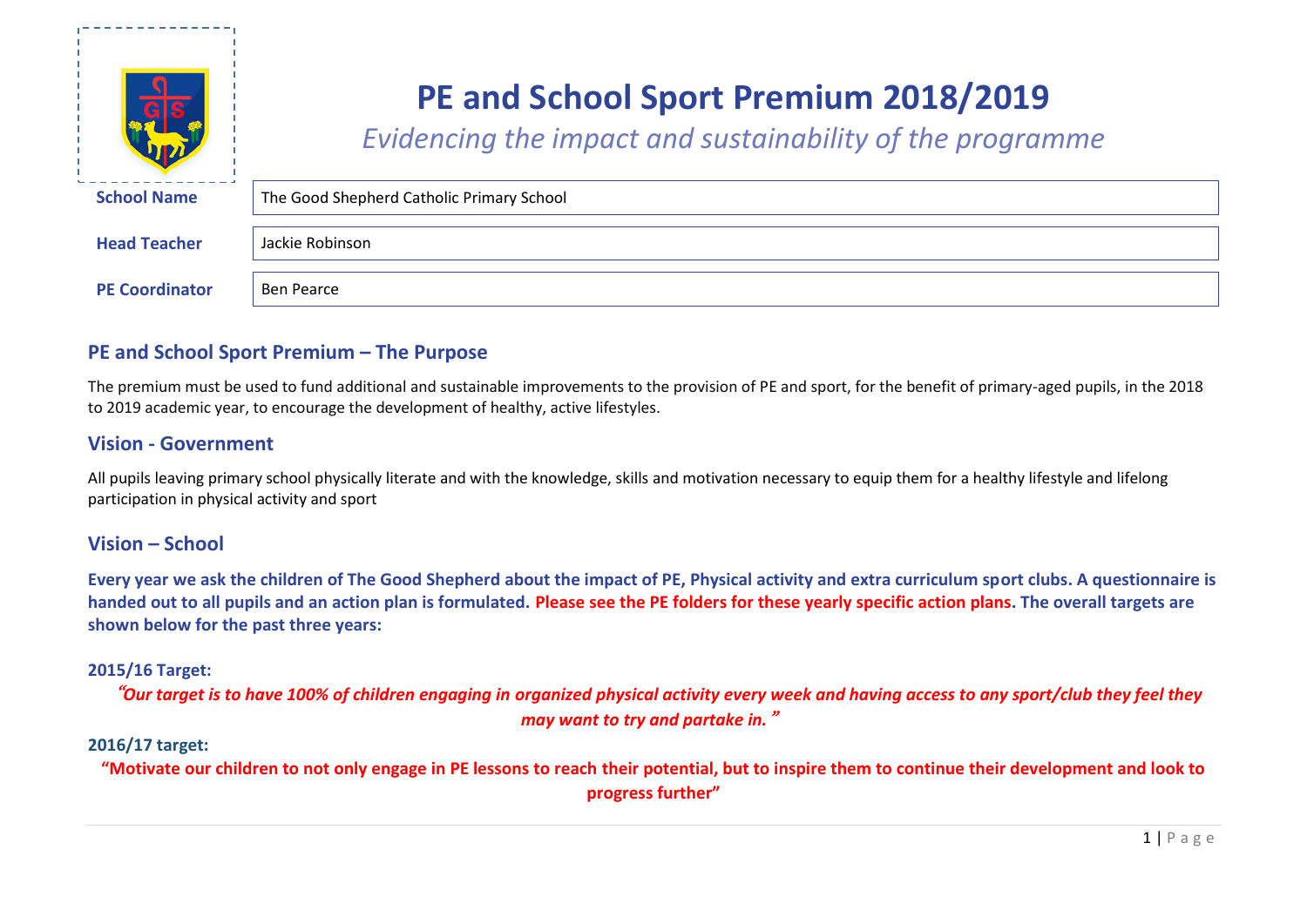### **2017/18 Target:**

The Good Shepherd has had the most success ever recorded in school sport and PE. We continue to grow from strength to strength through this progressive plan. We now feel to just have one main target doesn't really specify what we are doing so we have decided to have targets specific to the sports development pyramid that is relevant to sport in school. Using Foundation, Participation and Performance as our grouping of criteria.

### **Foundation (taking part for FUN stage of School Sport):**

*100% of all students Years 1-6 to not only take part in PE and Afterschool activity but to enjoy what they are doing*

**Participation (Taking part in School PE Competition e.g Inter Year and School Games Level 2 Competition):**

*Enter a record number of School games competitions and School Sport events to provide a record number of children having access to these* 

#### *events*

**Performance (not just entering but having success in School Games Level 2 and Level 3 events, routes for elite sports clubs):**

*Achieve record performance in Level 2 School games events and provide channels and accessibility for those looking to become an Elite* 

#### *Athlete*

**Every single one of the above targets has been achieved.** 

**For 2018/19 we feel the above targets are brilliant in hitting all criteria. So our aim is pretty simple, all of the above again, with a little change so: Foundation (taking part for FUN stage of School Sport):**

 **All pupils take part in at least 2 hours of PE, an afterschool club and engage in classroom activity during national curriculum time. (using tools such as BBC real movers, Go noodle and Just dance programs.**

**Participation (Taking part in School PE Competition e.g Inter Year and School Games Level 2 Competition):**

*Enter a record number of School games competitions and School Sport events to provide a record number of children having access to these* 

#### *events*

**Performance (not just entering but having success in School Games Level 2 and Level 3 events, routes for elite sports clubs):**

 *Achieve record performance in Level 2 School games events and provide channels and accessibility for those looking to become an Elite Athlete*

# **Objectives**

Schools must use the funding to make **additional and sustainable** improvements to the quality of physical education (PE), physical activity and sport they offer. This means that The Good Shepherd will use the premium to:

- i) Develop or add to the PE, physical activity and sport activities that your school already offers
- ii) Build capacity and capability within the school to ensure that improvements made now will benefit pupils joining the school in future year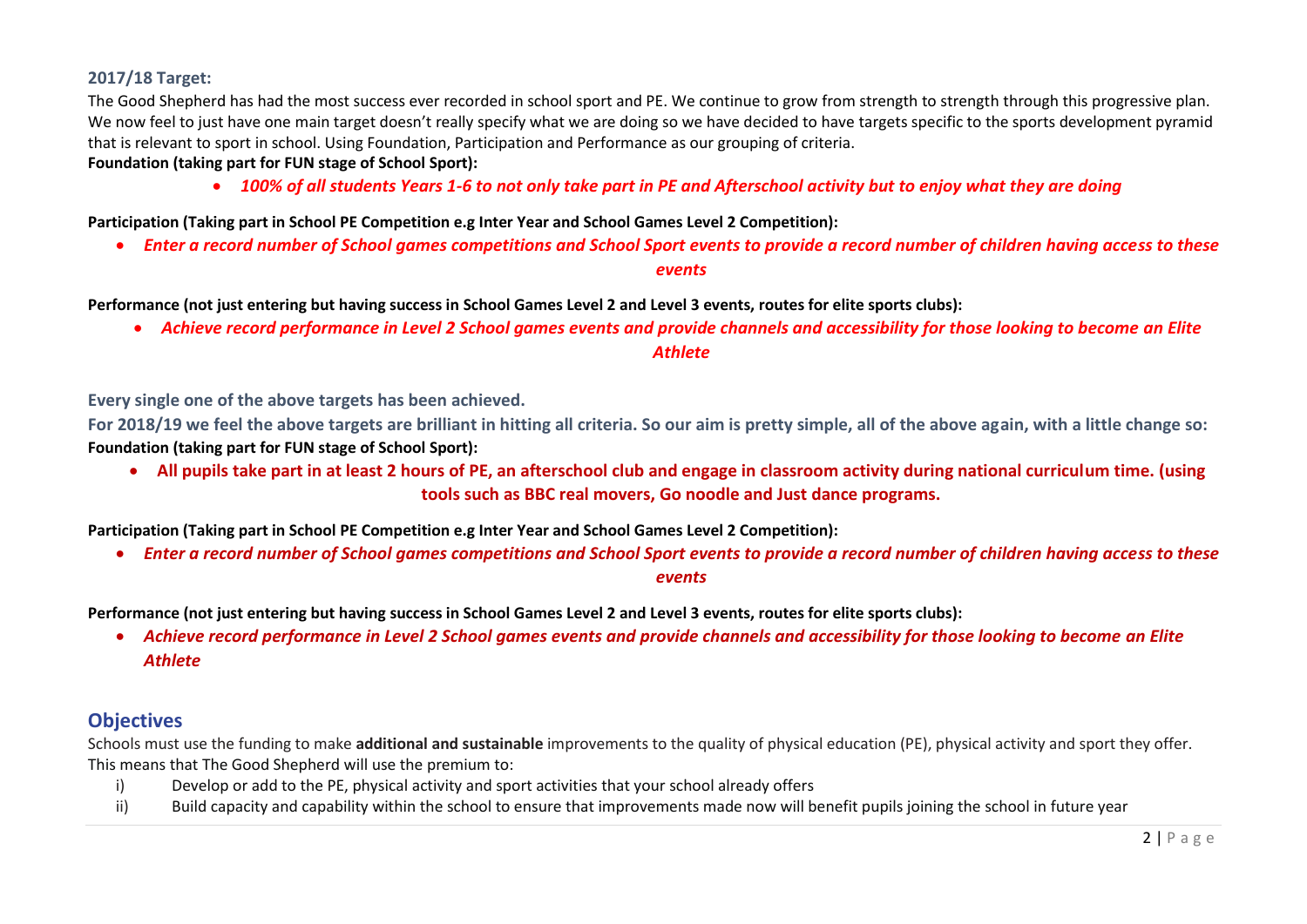# **Key outcome indicators; updated for 2018/2019**

#### **Schools can use the funding to secure improvements in the following indicators;**

- 1. The engagement of all pupils in regular physical activity the Chief Medical Officer guidelines recommend that all children and young people aged 5 to 18 engage in at least 60 minutes of physical activity a day, of which 30 minutes should be in school
- 2. The profile of PE and sport is raised across the school as a tool for whole-school improvement
- 3. Increased confidence, knowledge and skills of all staff in teaching PE and sport
- 4. Broader experience of a range of sports and activities offered to all pupils
- 5. Increased participation in competitive sport

# **Review of PE and School Sport Premium expenditure 2018/2019**

| Key priorities to date                                                                                                                                                                                                                                                                               | Key achievements / What worked well<br>What evidence is there of impact on your objectives                                                                                                                                                                                                                                                                                                                                                                                                                                                                                                                     | Key Learning / What will change next year (2019/2020)<br>Does this impact reflect value for money in terms of the budget<br>allocated                                                                                                                                                                                                                                                                                                                                                                                                                   |  |
|------------------------------------------------------------------------------------------------------------------------------------------------------------------------------------------------------------------------------------------------------------------------------------------------------|----------------------------------------------------------------------------------------------------------------------------------------------------------------------------------------------------------------------------------------------------------------------------------------------------------------------------------------------------------------------------------------------------------------------------------------------------------------------------------------------------------------------------------------------------------------------------------------------------------------|---------------------------------------------------------------------------------------------------------------------------------------------------------------------------------------------------------------------------------------------------------------------------------------------------------------------------------------------------------------------------------------------------------------------------------------------------------------------------------------------------------------------------------------------------------|--|
| The engagement of all<br>pupils in regular<br>physical activity – the<br><b>Chief Medical Officer</b><br>guidelines recommend<br>that all children and<br>young people aged 5 to<br>18 engage in at least 60<br>minutes of physical<br>activity a day, of which<br>30 minutes should be<br>in school | Pupils are provided with:<br>2 hours of PE. Taught by highly qualified PE and physical activity<br>teachers. This means every child has access to high quality PE<br>throughout the year, by motivated and engaging staff who are<br>experts in that field.<br>4 Multi choice afterschool sports clubs a week<br>2 gifted and talented afterschool clubs every week<br>1 Sports Star club a week for those non-active- the pupils<br>targeted are through our questionnaire and PE action plan.<br>3 Lunchtime clubs provided which will include, sports star,<br>gifted and talented and squad practice clubs | The huge variety of clubs the children have access too, means children<br>get to experience a positive physical environment with no restrictions<br>and barriers to take part.<br>The channels are also available for those excelling to go on and<br>progress, if that is what they want to do.<br>Every single step of participation is achieved.<br>Access to a multitude of clubs- the children actually decide what clubs<br>are offered through the questionnaires they answer at the start of<br>each year (please see school sport action plan) |  |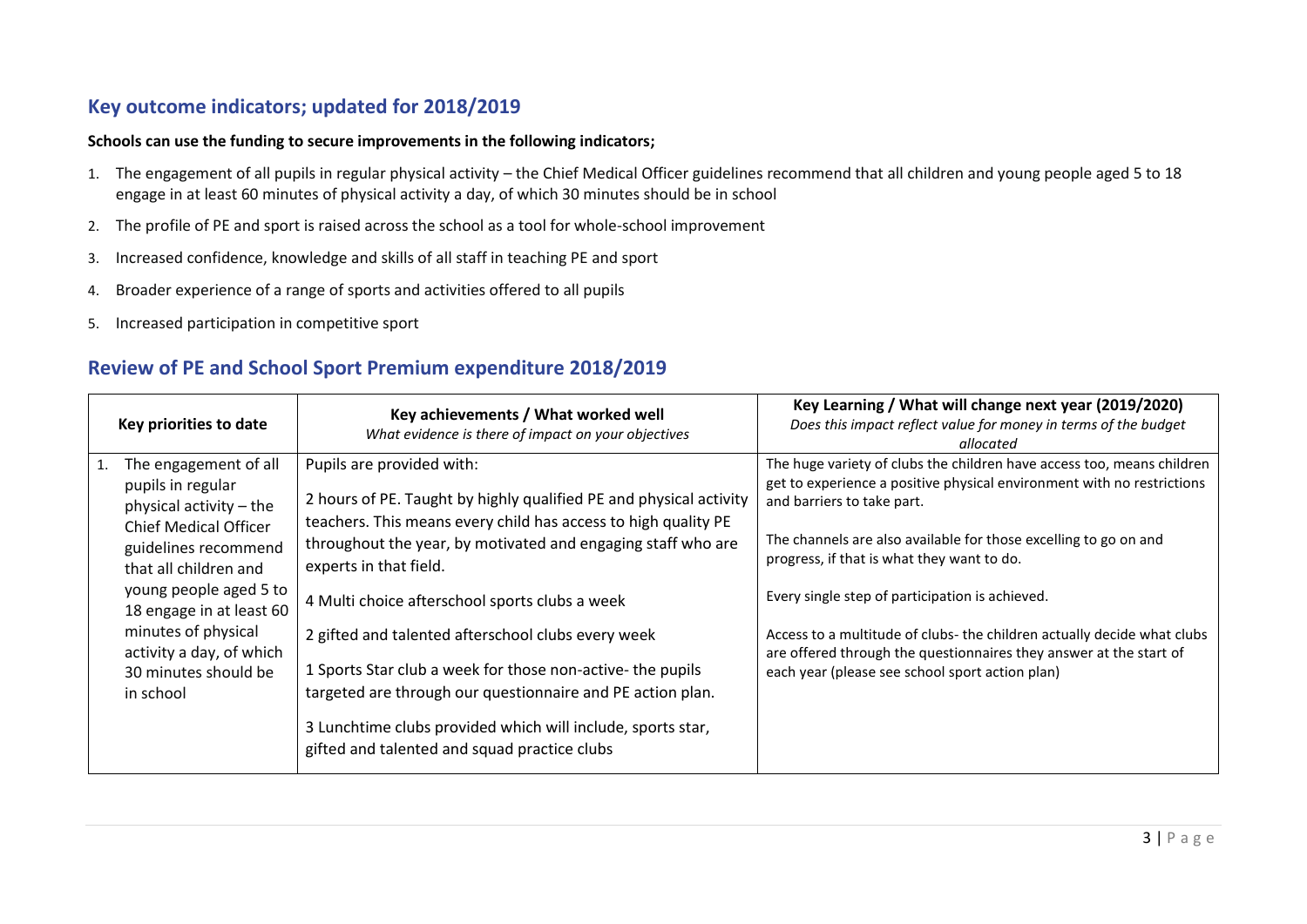|                                                                                                                  | The school had a record number of students taking part in<br>physical activity out of school                                                                                                                                                                                                                                                                                                                                                                                                                                                                                                                                                                                                                                                                                                                                                                                                                                                                                                                                                                                                                                                                                                                                                              |                                                                                                                                                                                                                                                                                                                                                                                                                                                                                                                                                                                                                                                   |
|------------------------------------------------------------------------------------------------------------------|-----------------------------------------------------------------------------------------------------------------------------------------------------------------------------------------------------------------------------------------------------------------------------------------------------------------------------------------------------------------------------------------------------------------------------------------------------------------------------------------------------------------------------------------------------------------------------------------------------------------------------------------------------------------------------------------------------------------------------------------------------------------------------------------------------------------------------------------------------------------------------------------------------------------------------------------------------------------------------------------------------------------------------------------------------------------------------------------------------------------------------------------------------------------------------------------------------------------------------------------------------------|---------------------------------------------------------------------------------------------------------------------------------------------------------------------------------------------------------------------------------------------------------------------------------------------------------------------------------------------------------------------------------------------------------------------------------------------------------------------------------------------------------------------------------------------------------------------------------------------------------------------------------------------------|
| The profile of PE and<br>2.<br>sport is raised across<br>the school as a tool for<br>whole-school<br>improvement | The school applied for GOLD in school games mark and<br>$\bullet$<br>achieved GOLD<br>The school had record breaking results in school<br>$\bullet$<br>competitions: see results in evidence file<br>Runner up School Sport of the year at the Northampton<br>$\bullet$<br>Town Leisure awards.<br>The school initiates a Sports Award Scheme: a great<br>behaviour management tool and motivator for children<br>just to engage in physical activity and school sport.<br>The school managed to get sponsorship from EMIS<br>HEALTH to provide 40 sportswear shirts and shorts.<br>These will be used for years to come in order to give<br>the children of the school a great top to wear when<br>competing against other schools<br>The school received a brand-new football kit from<br>premier league stars<br>The school has sport achievement assembly's every<br>$\bullet$<br>two weeks taking pride in pupils sporting achievements<br>The school targeted year 3 as their non- active group and used<br>them as a focus trial group for implementing action this year,<br>using tools such as Go noodle, BBC super movers and just<br>dance for more activity in the classroom.<br>The school used sports connections foundation to come in and | The school games mark provides an outstanding framework to work<br>alongside as it proves the school are engaging positively in school<br>sport, participation and extra-curricular activity. A framework that will<br>continue to provide guidelines so the school can have specific goals<br>and targets in order to continue improving their provision.<br>The new school kit has created a huge positive for representing the<br>school, children for years to come will feel pride in not only<br>representing the school but looking so professional as they do it.<br>The pilot scheme of an active classroom in year 3 has now meant this |
|                                                                                                                  |                                                                                                                                                                                                                                                                                                                                                                                                                                                                                                                                                                                                                                                                                                                                                                                                                                                                                                                                                                                                                                                                                                                                                                                                                                                           | has opened to all classes.<br>Every single teacher has access to a number of initiatives that<br>promotes activity in the classroom.<br>Evidence is needed for the school games mark but has meant<br>teachers have become far more aware of the exciting things available<br>to them interactively or not.<br>This is at no extra cost so will continue when funding stops and will<br>keep pushing the positive health benefits physical activity can have.                                                                                                                                                                                     |
|                                                                                                                  | do the pro kick challenge- raising money for charity and<br>engaging all pupils during world cup week.<br>School Sport Specialist have continued to provide outstanding<br>provision, helping support in the following areas:                                                                                                                                                                                                                                                                                                                                                                                                                                                                                                                                                                                                                                                                                                                                                                                                                                                                                                                                                                                                                             |                                                                                                                                                                                                                                                                                                                                                                                                                                                                                                                                                                                                                                                   |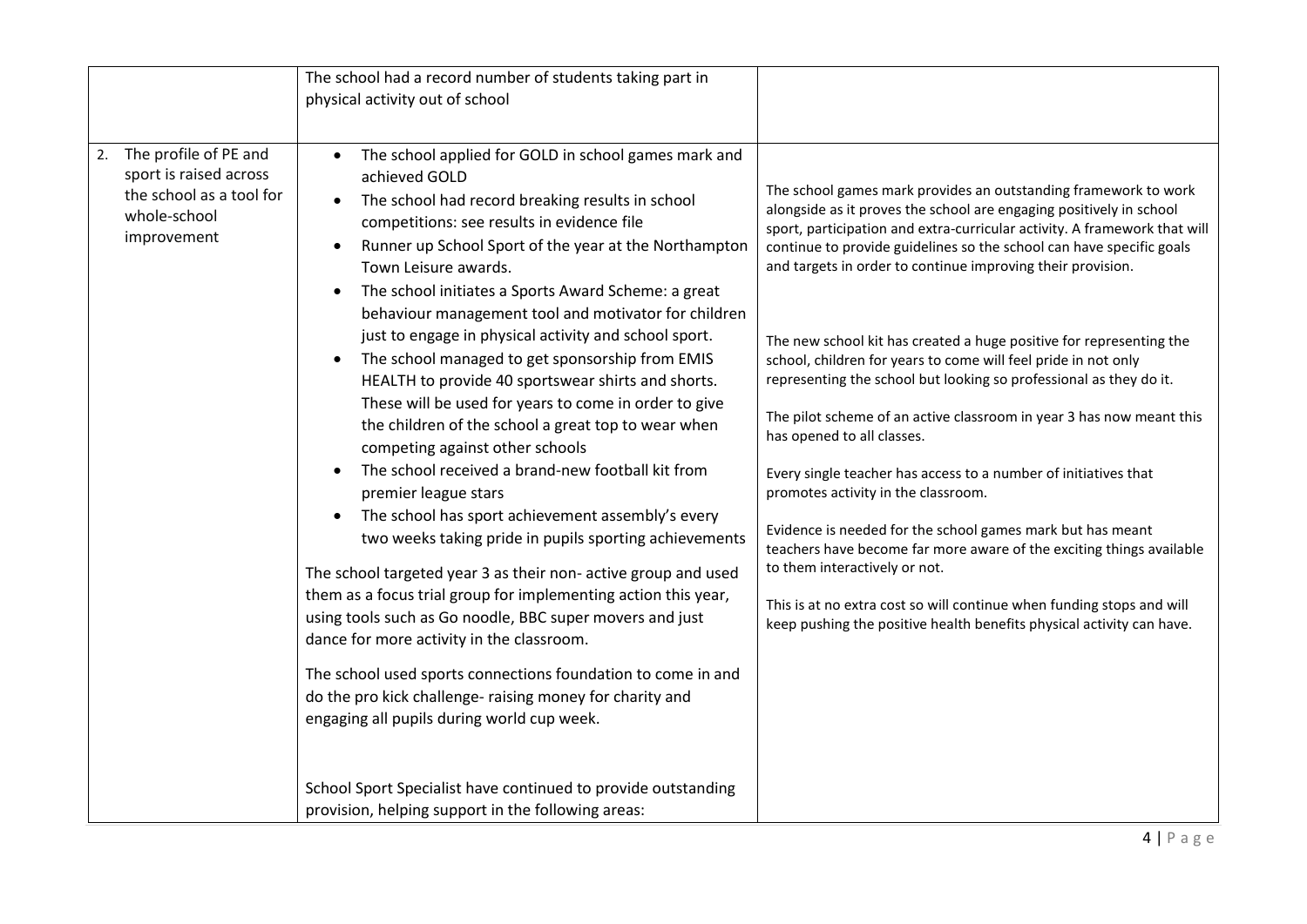|                                                                                               | 1. Applied and was successful in becoming a WILDCATS<br>CENTRE- where girls can come and play football in a<br>safe environment<br>Upskilled teachers in PE<br>3.<br>4. Provided behaviour support PE lessons- a reward for<br>those pupils less engaged in school work.<br>Acted as support for the school PE coordinator<br>5.<br>Ran the school sports game day<br>6.<br>Organised Sports award scheme<br>7.<br>Applied and won premier stars school football kit for<br>8.<br>following year<br>9. Got sponsorship for school sport kit for 40 pupils!<br>10. Sports star: every term a pupil is put up as the sports<br>star of the term- for everyone to see in the school hall. | Through the PE premium budget and PPA budget School sport<br>Specialists have hugely improved the quality of PE.<br>This should be sustainable as it doesn't rely on the PE funding and<br>means they can continue to help support teachers in upskilling but<br>also continue providing all these clubs, competitions and all around<br>physical activity provision when the funding stops.<br>The wildcats centre creates that base as the school for girls only to<br>come an take part in a club they nay otherwise not have the<br>confidence to do so as it is Girls only. |
|-----------------------------------------------------------------------------------------------|----------------------------------------------------------------------------------------------------------------------------------------------------------------------------------------------------------------------------------------------------------------------------------------------------------------------------------------------------------------------------------------------------------------------------------------------------------------------------------------------------------------------------------------------------------------------------------------------------------------------------------------------------------------------------------------|----------------------------------------------------------------------------------------------------------------------------------------------------------------------------------------------------------------------------------------------------------------------------------------------------------------------------------------------------------------------------------------------------------------------------------------------------------------------------------------------------------------------------------------------------------------------------------|
| 11. Increased confidence,<br>knowledge and skills of<br>all staff in teaching PE<br>and sport | <b>Staff NFL trained</b><br>Assessed and monitored by SSS<br>Team teach used with KS1 and KS2<br>Helped train and assist pupils to engage in sport competitions<br>Create development- REAL PE planned to be implemented in<br><b>KS1.</b>                                                                                                                                                                                                                                                                                                                                                                                                                                             | PE and school sport is now a huge part of the school. Parents take<br>pride in their children coming to the school because of the high-<br>quality provisions in place.<br>The teachers providing PE lessons and after school clubs are of a very<br>high standard and just means other less experienced teachers can<br>only improve in their CPD.<br>Pupils through the sport leader programme also take a huge role in<br>engaging reception and ks1 in games at lunchtimes. Something else<br>that can continue at no extra cost.                                            |
| 12. Broader experience of<br>a range of sports and<br>activities offered to all<br>pupils     | Every single pupil in the school had a chance to experience the<br>following activities/sports this year. Using old favourites and mixing in<br>new games- research carried out by SSS meant these new games were<br>initiated in clubs and PE lessons.                                                                                                                                                                                                                                                                                                                                                                                                                                | The sports offered means pupils are excited to try anything new. They<br>go against the grain in just wanting to play a football match.<br>The pupils are excited for PE. only a very small percentage of pupils<br>say they do not enjoy PE. these are all children that had not yet<br>experienced PE by our professionals either, as they were in year 1.                                                                                                                                                                                                                     |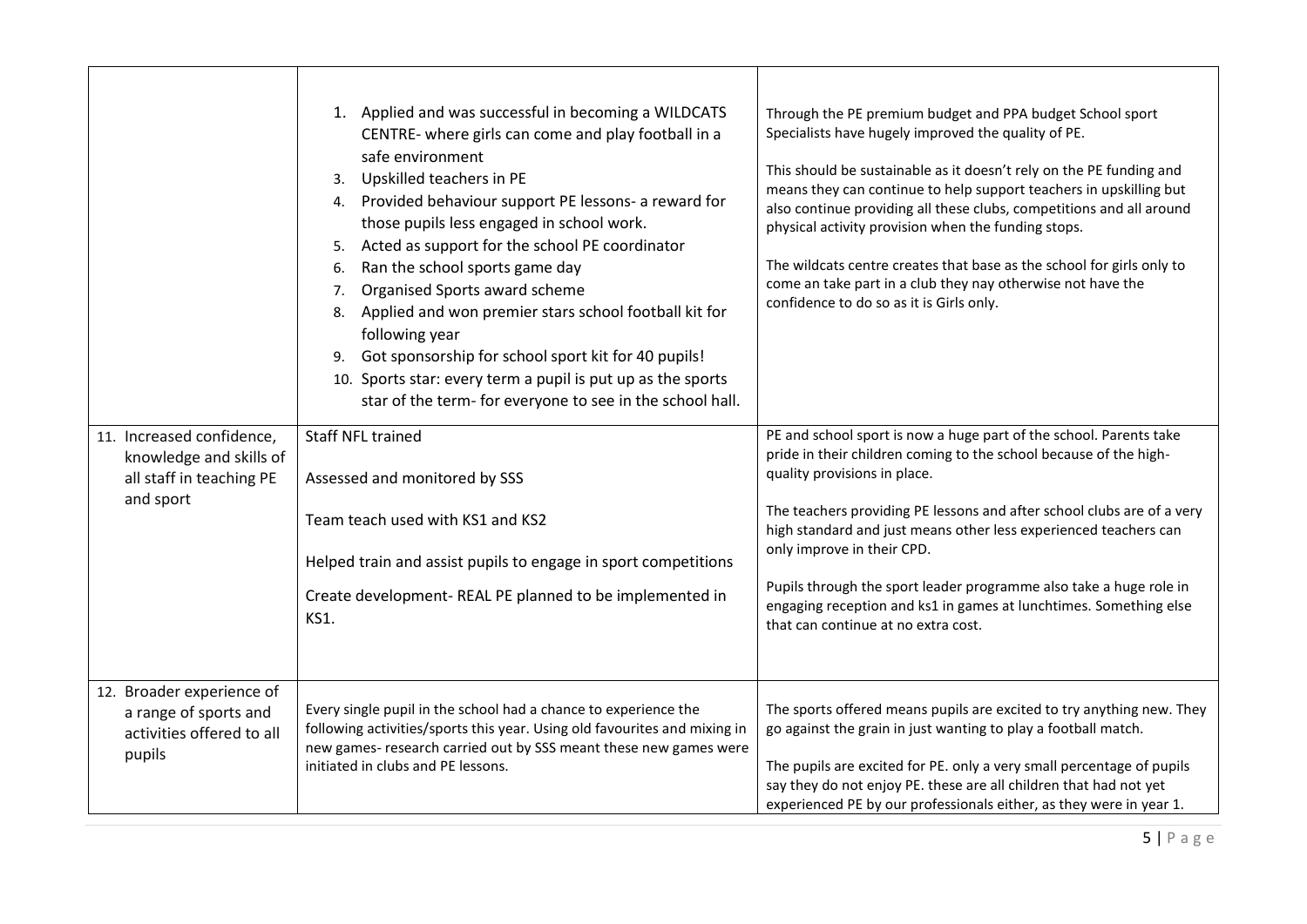|                                                     | Mainstream sports offered in clubs and PE:                                                                                                                                                                                                                                                                                                                                                                                           |                                                                                                                                                                                                                                                                                                                                                                                                                                                                                                                                                                                                                                                                                                                                                                                                                                                                                                                                                                      |
|-----------------------------------------------------|--------------------------------------------------------------------------------------------------------------------------------------------------------------------------------------------------------------------------------------------------------------------------------------------------------------------------------------------------------------------------------------------------------------------------------------|----------------------------------------------------------------------------------------------------------------------------------------------------------------------------------------------------------------------------------------------------------------------------------------------------------------------------------------------------------------------------------------------------------------------------------------------------------------------------------------------------------------------------------------------------------------------------------------------------------------------------------------------------------------------------------------------------------------------------------------------------------------------------------------------------------------------------------------------------------------------------------------------------------------------------------------------------------------------|
|                                                     | Dodgeball, Table Tennis, Football, Basketball, Netball, Hockey, Tennis,<br>Badminton, Benchball, Handball, Tag rugby, Dance, Gymnastics, Kwick<br>Cricket, Rounders, Sitting volleyball, Volleyball,                                                                                                                                                                                                                                 | The pupils want to engage in physical activity but the want to<br>improve. The environment created is sustainable because it is across<br>the whole school. They take pride in achievements in taking part and<br>competitively.                                                                                                                                                                                                                                                                                                                                                                                                                                                                                                                                                                                                                                                                                                                                     |
|                                                     | New sports pupils got to experience:<br>Crazy Ball<br>Quidditch<br>Hula Hut<br>NFL flag Football<br>ShuffleBall<br>Cube ball<br>Speedstacking<br><b>Balloon Ball</b><br><b>Battleships</b>                                                                                                                                                                                                                                           |                                                                                                                                                                                                                                                                                                                                                                                                                                                                                                                                                                                                                                                                                                                                                                                                                                                                                                                                                                      |
| 13. Increased participation<br>in competitive sport | Every half term the pupils will compete in an inter house or inter year<br>sport tournament.<br>Winners would be put up on the school sports gallery for everybody<br>to see and take pride in getting up on the school sports board.<br>The school entered record breaking number of school sport<br>competitions.<br>NTSSF entry<br><b>SSP Entry</b><br>Thomas Becket CAT Comp- whole school taking part in level 2<br>competition | This is something implemented new this year. The children take great<br>pride in seeing themselves up on the wall as "dodgeball champion" or<br>"handball team champ".<br>The competitions are done in a way so all abilities have chance to be<br>successful, either mixing teams or splitting groups up on ability so no-<br>one will feel incapable and all have a great chance of getting on the<br>board as team winners could be a trophy oe plate winner.<br>Our school in inter school competitions has gone from strength to<br>strength.<br>Increasing the amount of competition's entered each year.<br>We now enter the Cat comp. which means every single child in the<br>school gets a chance to leave the school and go and compete in a set<br>sport against two other schools in the catholic tri series.<br>This is great as it gives the opportunity for all to experience a<br>competitive but fun environment whilst representing their school. |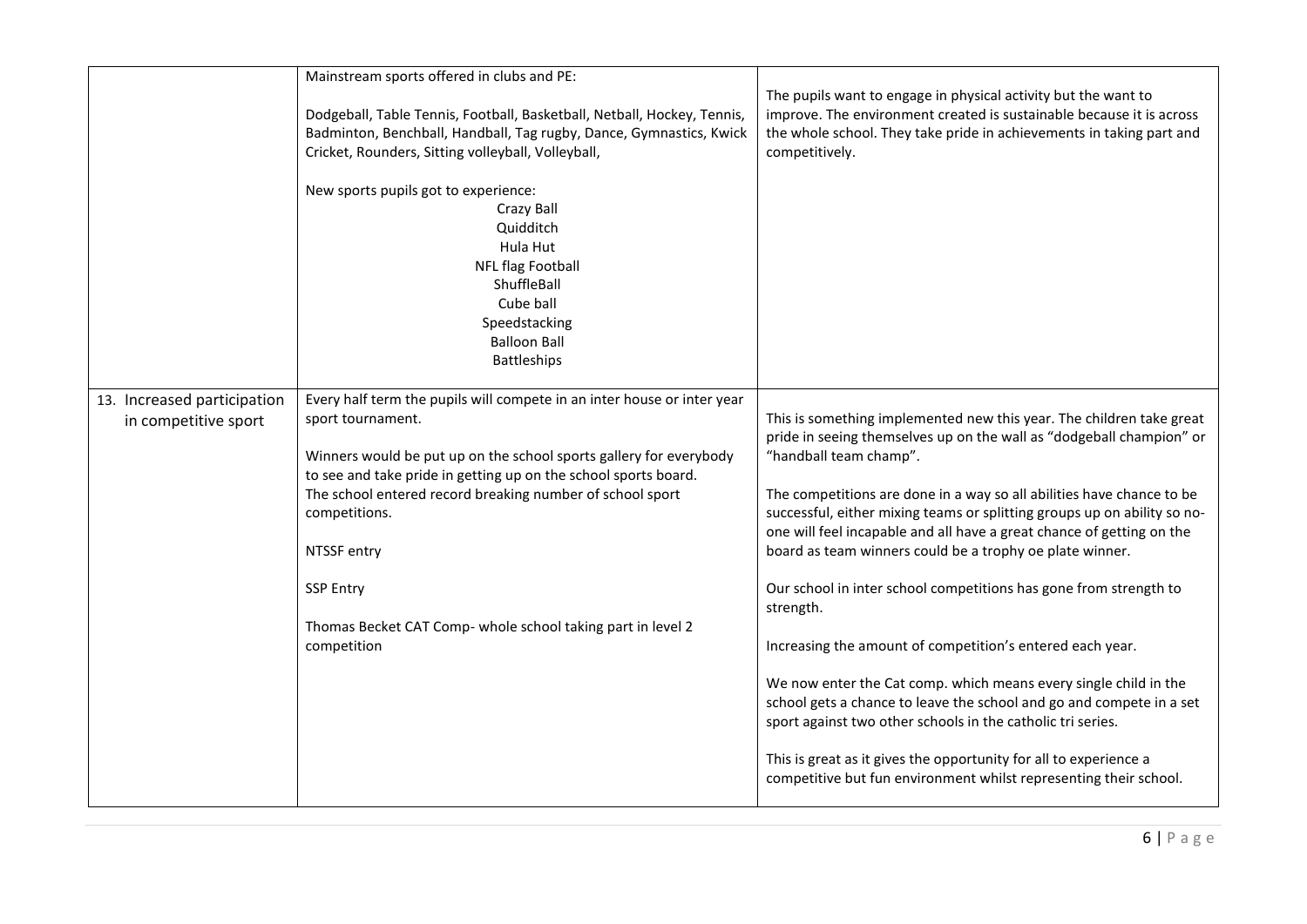# **Meeting national curriculum requirements for SWIMMING and WATER SAFETY**

**Schools are required to publish information on the percentage of their pupils in year 6 who met each of the 3 swimming and water safety national curriculum requirements**

| Outcome                                                                                                                                                                                                                                                                                                                                                                                                                                 | % of pupils achieving outcome |                                         |  |
|-----------------------------------------------------------------------------------------------------------------------------------------------------------------------------------------------------------------------------------------------------------------------------------------------------------------------------------------------------------------------------------------------------------------------------------------|-------------------------------|-----------------------------------------|--|
|                                                                                                                                                                                                                                                                                                                                                                                                                                         | 2017/2018                     | 2018/2019                               |  |
| Swim competently, confidently and proficiently over a distance of at least 25 metres                                                                                                                                                                                                                                                                                                                                                    | 56.4                          | 64.3                                    |  |
| Use a range of strokes effectively; front crawl, backstroke and breaststroke                                                                                                                                                                                                                                                                                                                                                            | 56.4                          | 64.3                                    |  |
| Perform safe self-rescue in different water-based situations                                                                                                                                                                                                                                                                                                                                                                            | 56.4                          | 64.3                                    |  |
| The premium may also be used to provide additional top-up swimming lessons to pupils who have not been able<br>to meet the national curriculum requirements for swimming and water safety after the delivery of core swimming<br>and water safety lessons. At the end of key stage 2 all pupils are expected to be able to swim confidently and know<br>how to be safe in and around water. Have you used and funding for this purpose? | <b>YES</b>                    | 12 sessions (see<br>breakdown<br>below) |  |

# **PE and School Sport Development Plan**

| 2018/2019 Total funding allocated                                                                                                                       | £19020<br>£16,000 + £10 per pupil (Year 1 – Year 6)   |                                                                 |                                                                                                                                                                                                                               |                                                              |
|---------------------------------------------------------------------------------------------------------------------------------------------------------|-------------------------------------------------------|-----------------------------------------------------------------|-------------------------------------------------------------------------------------------------------------------------------------------------------------------------------------------------------------------------------|--------------------------------------------------------------|
|                                                                                                                                                         |                                                       | PE professionals<br>providing high quality<br>PE lessons- £4560 | <b>Actual expenditure:</b><br>£60 x 38 weeks x 2<br>coaches for the<br>specialist PE lessons-<br>£4560                                                                                                                        |                                                              |
| Key outcome indicator 1: The engagement of all pupils in regular<br>physical activity - the Chief Medical Officer guidelines recommend                  | <b>Planned Expenditure:</b><br>% of total allocation: | Behaviour reward and<br>PE lesson by specialist:<br>£3400       | All to continue,<br><b>Behaviour reward</b><br>ended up being a mix<br>be take from<br>of G and T<br>development,<br>reception sports day<br>help, sports leader and<br>year.<br>sports leader training.<br>And specialist PE | although money will                                          |
| that all children and young people aged 5 to 18 engage in at least<br>60 minutes of physical activity a day, of which 30 minutes should<br>be in school |                                                       | Sports stars club-<br>£1140                                     |                                                                                                                                                                                                                               | behaviour reward to<br>fund the premier<br>league stars next |
|                                                                                                                                                         |                                                       | <b>Planned Exp: £9100</b><br>% total: 48%                       |                                                                                                                                                                                                                               |                                                              |
|                                                                                                                                                         |                                                       |                                                                 | lessons for all year<br>groups. £45 x 2                                                                                                                                                                                       |                                                              |
|                                                                                                                                                         |                                                       |                                                                 | coaches x 38 weeks)                                                                                                                                                                                                           |                                                              |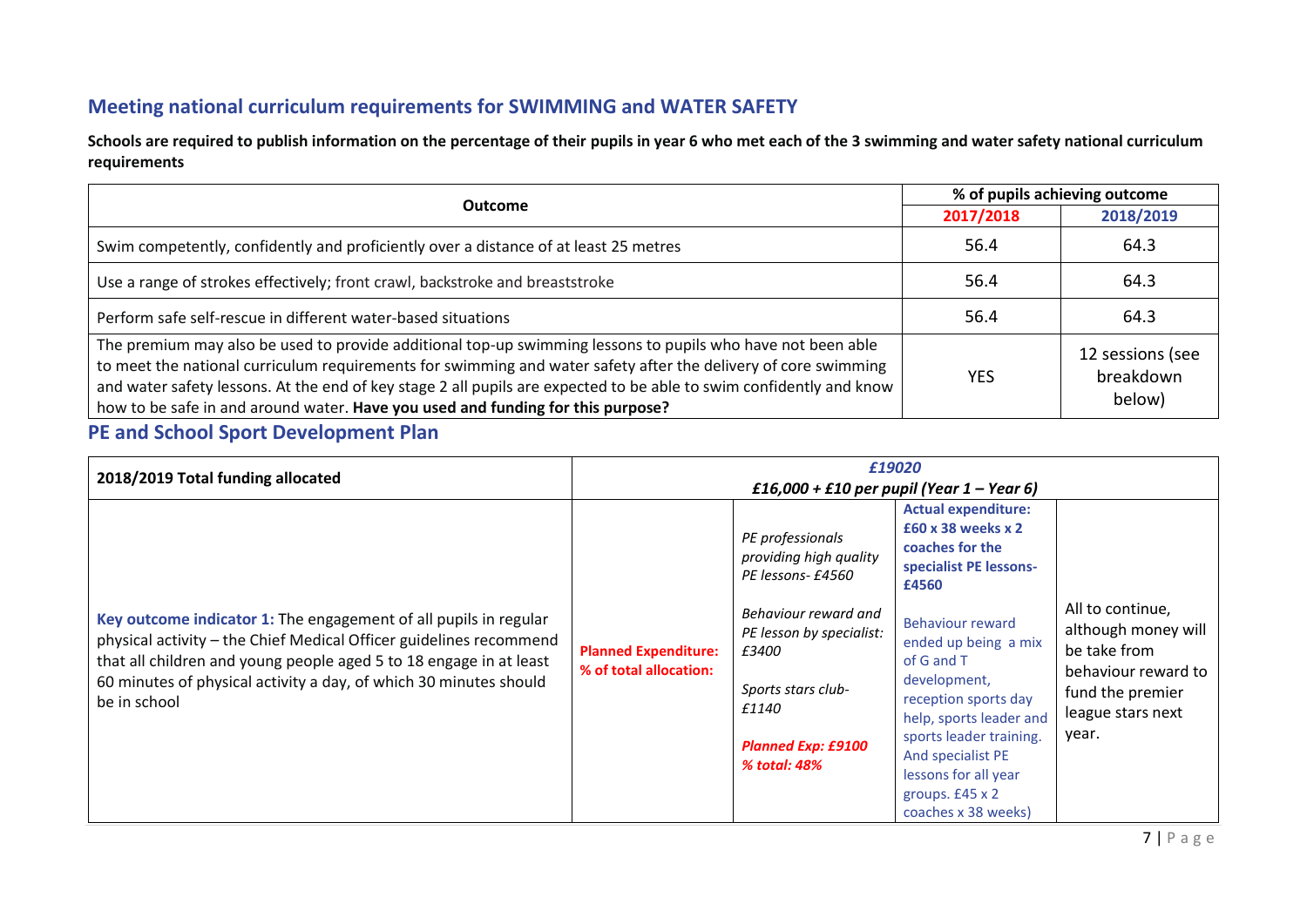|                                                                                                                            |                                                       |                                                                                                                                                                                                                                       | <b>Sports Star Club: £30 x</b><br>38 weeks (this<br>includes afterschool<br>and lunchtime<br>opportunity)<br>% of total allocation:<br>48%                                                                                                                                                           |                                                                                                                                                                                                                                          |
|----------------------------------------------------------------------------------------------------------------------------|-------------------------------------------------------|---------------------------------------------------------------------------------------------------------------------------------------------------------------------------------------------------------------------------------------|------------------------------------------------------------------------------------------------------------------------------------------------------------------------------------------------------------------------------------------------------------------------------------------------------|------------------------------------------------------------------------------------------------------------------------------------------------------------------------------------------------------------------------------------------|
| Key outcome indicator 2: The profile of PE and sport is raised across<br>the school as a tool for whole-school improvement | <b>Planned Expenditure:</b><br>% of total allocation: | <b>Basketball nets-£414</b><br>Bounce back nets-<br>£500 (Not Done)<br>Gifted and Talented<br>clubs- £2280 (£30 x 2x<br>38 weeks)<br>Sports award<br>certificates and<br>trophies - £100<br><b>Planned Exp: £3294</b><br>% total: 17% | <b>Actual expenditure:</b><br>Not spent on kit-<br>money spent on<br><b>Premier League stars-</b><br>reading and activity to<br>those less active and<br>motivation low to<br>reading.<br>12 x £85 to premier<br>stars (£1020)<br>All other as shown<br>17% of total<br>allocation:                  | G and T clubs:<br>Tag Rugby<br>Hockey<br>Sportshall athletics<br>3/4 Football<br>Quic Cricket<br>Quadkids Athletics<br>Netball<br>Next year Premier<br>League stars have<br>been booked to do<br>over whole year $-38x$<br>$£85 = £3230$ |
| Key outcome indicator 3: Increased confidence, knowledge and<br>skills of all staff in teaching PE and sport               | <b>Planned Expenditure:</b><br>% of total allocation: | Upskilling of teachers-<br>£900 (not done)<br>Create Development<br>pack and training-<br>£1750<br><b>Planned Exp: £2650</b><br>% total: 14%                                                                                          | <b>Actual expenditure:</b><br><b>Upskilling to have</b><br>been done by Thomas<br><b>Beckett Monday</b><br>afternoons not done<br><b>Money spent on year</b><br>6s gaining there<br>swimming<br>proficiency-12 x<br>£120-£1440 £33 x 12<br>(cost of lesson) 396<br>$£40 \times 12 = £480 =$<br>£2316 | Change made here-<br>SSS to provide the<br>upskilling of lessons<br>using team teach<br>during school PE<br>lessons- every teacher<br>As didn't happened<br>with TB.                                                                     |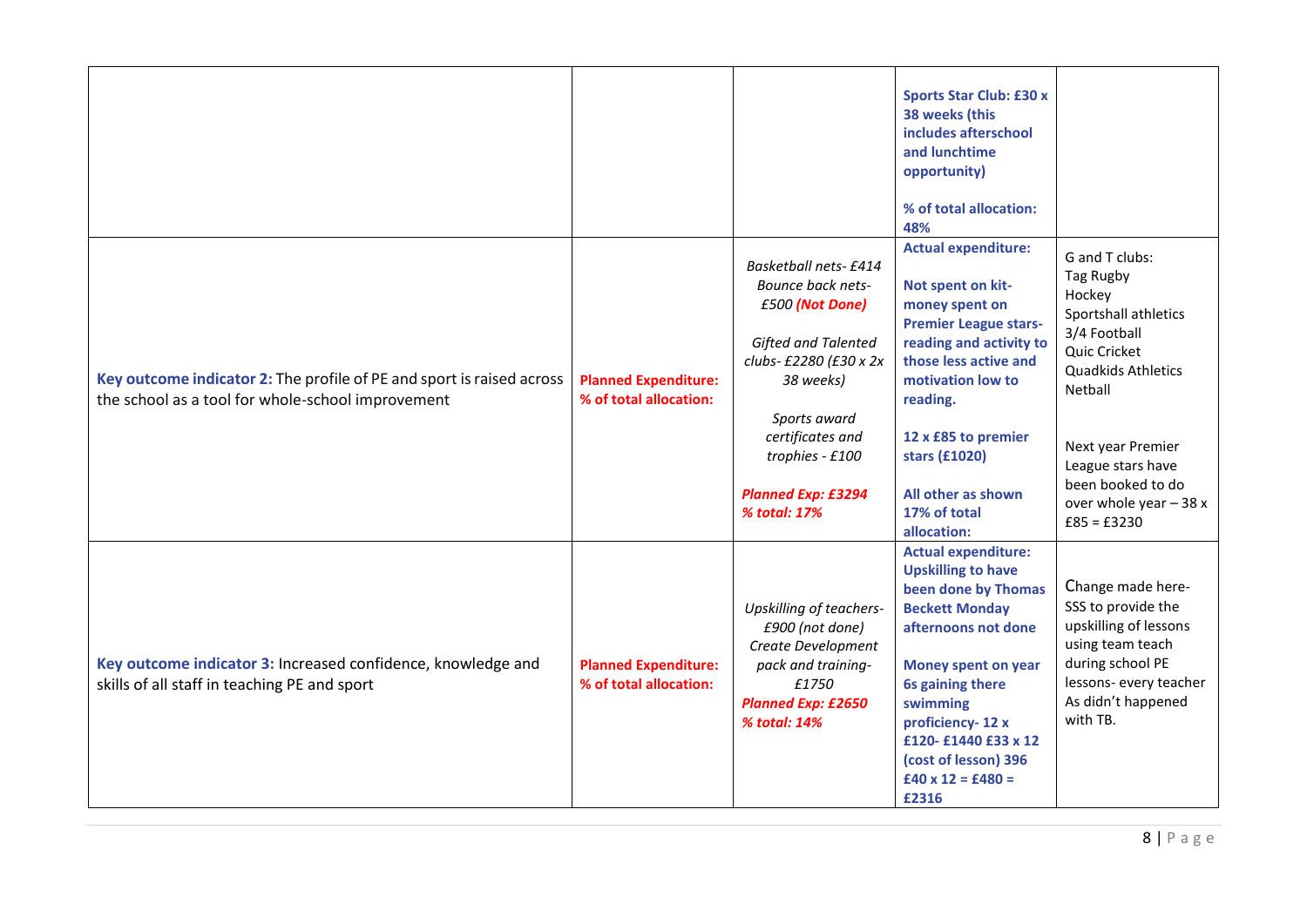|                                                                                                          |                                                       |                                                                                                                                                                                             | % of total allocation:<br>12%<br><b>Extra used for</b><br>transport                                                                                                                        |                                                                                                                                                                                                    |
|----------------------------------------------------------------------------------------------------------|-------------------------------------------------------|---------------------------------------------------------------------------------------------------------------------------------------------------------------------------------------------|--------------------------------------------------------------------------------------------------------------------------------------------------------------------------------------------|----------------------------------------------------------------------------------------------------------------------------------------------------------------------------------------------------|
| Key outcome indicator 4: Broader experience of a range of sports<br>and activities offered to all pupils | <b>Planned Expenditure:</b><br>% of total allocation: | Lunchtime sports<br>clubs- £2280 (3 days x<br>20 x 38 weeks)<br>Multi sport choice<br>afterschool clubs-N/a<br>Steve Biss Tennis Club-<br>£420<br><b>Planned Exp: £2700</b><br>% total: 14% | <b>Actual expenditure:</b><br><b>All done</b><br>14% of total<br>allocation:                                                                                                               | All lunch clubs done,<br>this is a mix of comp<br>practices, sports<br>leader and non active<br>opportunities<br>Children offered total<br>of 24 sports clubs over<br>the year- not costed<br>for. |
| Key outcome indicator 5: Increased participation in competitive<br>sport                                 | <b>Planned Expenditure:</b><br>% of total allocation: | NTSSF-£300<br>SSP-£250<br>NFL football kit- £500<br>Sports Specialist Day-<br>£300 (includes costs of<br>flags, equip medals<br>and stickers<br><b>Planned Exp: £1550</b><br>% total: 8%    | <b>Actual expenditure:</b><br>10% of total<br>allocation:<br>All used plus money<br>not used in other<br>areas has been used<br>to provide transport<br>for county school<br>games success | Transport extras:<br><b>Cross Country Bus:</b><br>£200<br>Sports hall athletics<br>county transport:<br>£200<br>Quadkids : $£130 =$<br>£530                                                        |

| <b>Actual Spending 2018/19</b> | Cost |
|--------------------------------|------|
| <b>Coach transport</b>         | £530 |
| <b>NTSSF</b>                   | £300 |
| <b>SSP</b>                     | £250 |
| <b>NFL Football Kit</b>        | £500 |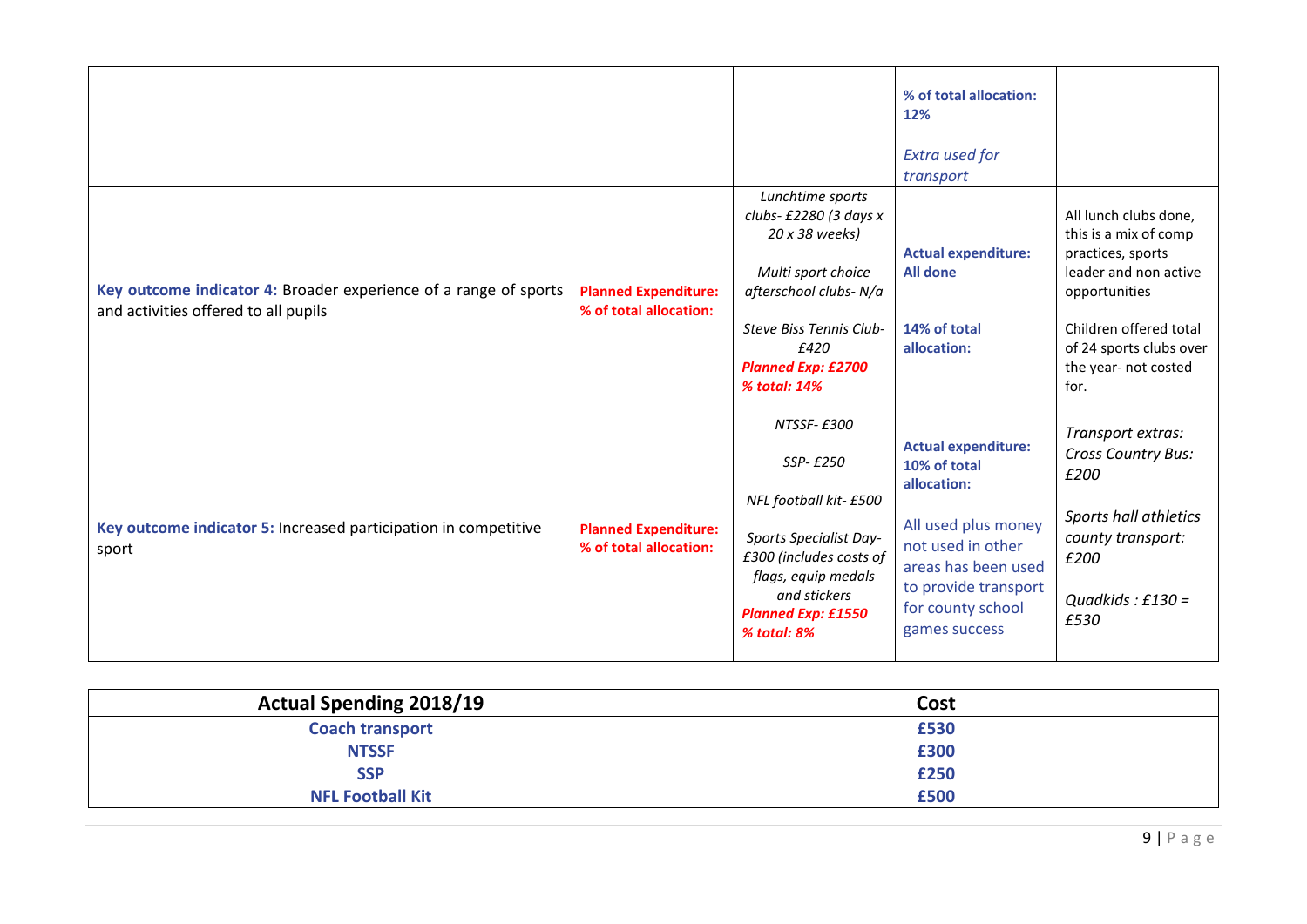| <b>School games day</b>                                                | £300              |
|------------------------------------------------------------------------|-------------------|
| <b>Lunch Clubs</b>                                                     | £2280             |
| <b>Steve Biss Tennis Club</b>                                          | £420              |
| <b>Swimming Proficiency</b>                                            | £2316             |
| <b>Premier Star Readers</b>                                            | £1020             |
| <b>Sports Star Club</b>                                                | £1140             |
| <b>Sports Clubs</b>                                                    | £2280             |
| <b>Specialist PE lessons</b>                                           | £4560             |
| <b>G and T development, Sport Leader and Behaviour reward sessions</b> | £3400             |
| <b>Total</b>                                                           | £18996 Leaves £24 |

| Key outcome indicator 1: The engagement of all pupils in regular physical activity – the Chief Medical Officer guidelines recommend that all children and young<br>people aged 5 to 18 engage in at least 60 minutes of physical activity a day, of which 30 minutes should be in school |                                                                                                                                                                                                                                                                                                                                                                 |                                                                       |                   |                                                                                                                                                                  |                                                                                                                                                                                                                                                                                       |                                                                                                                                                                         |  |
|------------------------------------------------------------------------------------------------------------------------------------------------------------------------------------------------------------------------------------------------------------------------------------------|-----------------------------------------------------------------------------------------------------------------------------------------------------------------------------------------------------------------------------------------------------------------------------------------------------------------------------------------------------------------|-----------------------------------------------------------------------|-------------------|------------------------------------------------------------------------------------------------------------------------------------------------------------------|---------------------------------------------------------------------------------------------------------------------------------------------------------------------------------------------------------------------------------------------------------------------------------------|-------------------------------------------------------------------------------------------------------------------------------------------------------------------------|--|
| <b>School Focus and</b><br>intended impact                                                                                                                                                                                                                                               | <b>Actions to achieve</b><br><b>Outcome</b>                                                                                                                                                                                                                                                                                                                     | <b>Planned</b><br>funding                                             | Actual<br>funding | Evidence<br>What can you use to evidence the<br>impact?                                                                                                          | <b>Actual Impact</b><br>Baseline measure: 2017/2018<br>Tracking progress: actual delivery<br>2018/2019                                                                                                                                                                                | <b>Sustainability / Next</b><br><b>Steps</b><br>How will this be maintained in<br>future years?                                                                         |  |
| Have tailored<br>opportunities that attract<br>less active young people to<br>participate in physical<br>activity                                                                                                                                                                        | Plan, deliver and invite an<br>identified cohort of pupils<br>to access a regular physical<br>activity club<br>Identify activities of<br>interest<br>Identify a sustainable<br>and motivating<br>workforce to deliver<br>the sessions<br>Consider ways to<br>reward and recognise<br>pupil's attendance and<br>effort<br>Consider ways of<br>engaging pupils in | See above:<br>Sports Star<br>Club<br>Behaviour<br>reward PE<br>lesson | All done          | Track pupil participation/<br>attendance<br><b>Pupil Self-Evaluations</b><br><b>Parental Evaluations</b><br>Classroom Observations<br>Sports Star Club registers | 2017/2018 Baseline:<br>Use of activity questionnaire<br>Non-active children targeted<br><b>SSS to deliver</b><br><b>Sports Award implemented</b><br>2018/2019 Tracking:<br><b>Sports stars registers</b><br>Non active-through questionnaire<br>SSS and link with students to deliver | Upskilling and deployment<br>of Young Leaders.<br>Training opportunities for<br>staff.<br>Track transition of pupils<br>into mainstream extra-<br>curricular provision. |  |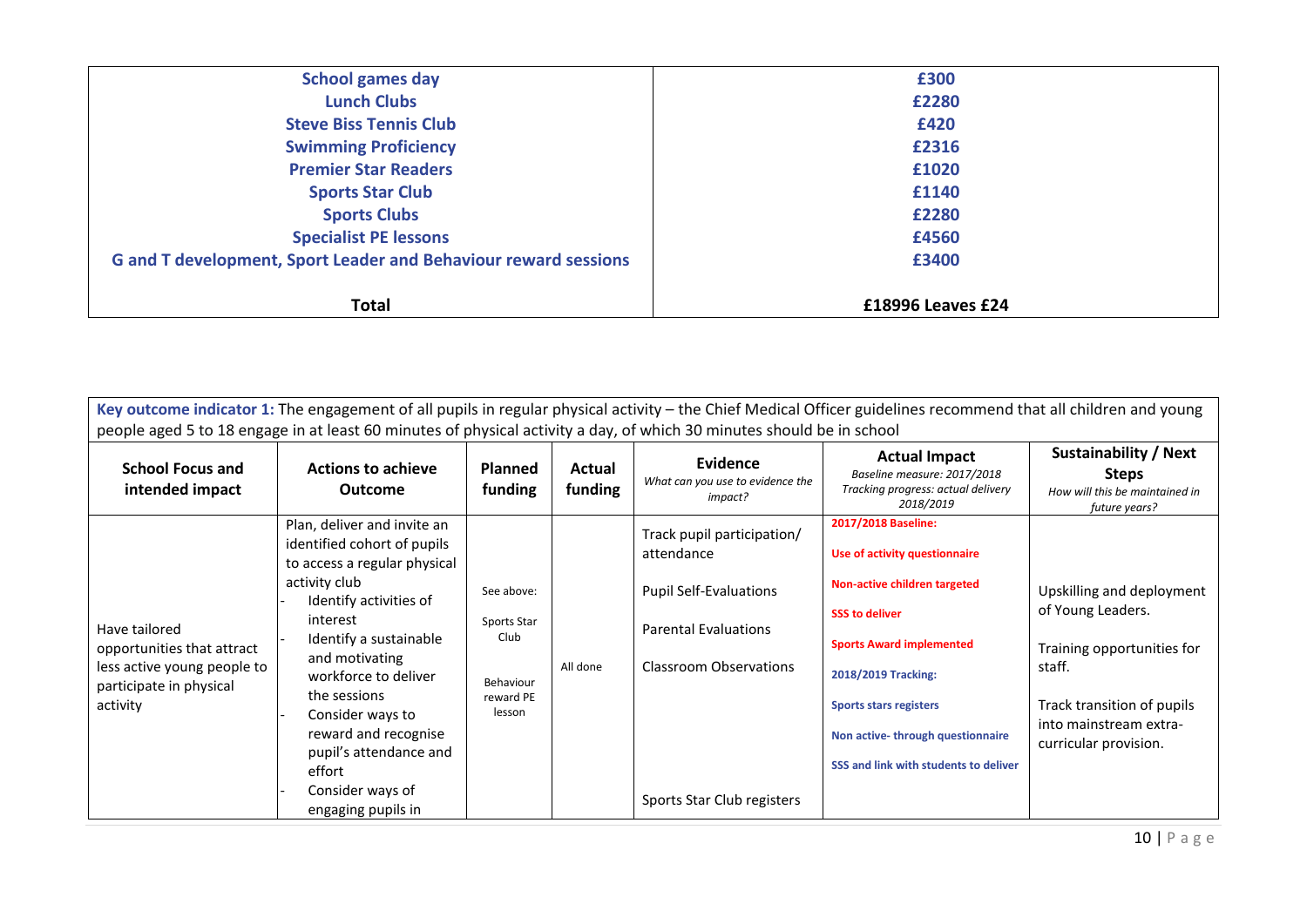|                                                                                                                                                      | existing extra-curricular<br>opportunities<br>Engage 15% of the<br>least active pupils in a<br>12-week physical<br>activity club                                                                                                                                                                                                                                                               |                                                                                          |                      |                                                                                                                                                                                            |                                                                                                                                                                                                                                                    |                                                                                                                                                                              |
|------------------------------------------------------------------------------------------------------------------------------------------------------|------------------------------------------------------------------------------------------------------------------------------------------------------------------------------------------------------------------------------------------------------------------------------------------------------------------------------------------------------------------------------------------------|------------------------------------------------------------------------------------------|----------------------|--------------------------------------------------------------------------------------------------------------------------------------------------------------------------------------------|----------------------------------------------------------------------------------------------------------------------------------------------------------------------------------------------------------------------------------------------------|------------------------------------------------------------------------------------------------------------------------------------------------------------------------------|
| Review the physical<br>activity intensity levels of<br>core curriculum lessons                                                                       | Use the Active School<br>Planner to complete Heat<br>Maps for a range of classes<br>and year groups<br>Use Heat Maps to<br>reflect on current<br>physical activity levels<br>PE Coordinator to work<br>with class teachers to<br>consider ways to<br>increase activity levels<br>Explore resources<br>available to help<br>increase physical<br>activity levels in core<br>curriculum, lessons | Heat map-<br>Year 5 used<br>Tools:<br>Go noodle<br>Super<br>movers<br>Just dance<br>Yoga | No funding<br>needed | Produce Heat Maps for a<br>number of classes<br>Review Heat Maps over a<br>number of academic terms<br>to demonstrate change<br>Develop a resource<br>portfolio for all staff to<br>access | 2017/2018 Baseline:<br>Year 3 class used as our baseline-<br>see evidence file for evidence<br>2018/2019 Tracking:<br>We used year 5 classes as our<br>bassline this year with year 3<br>continuing<br><b>Session plans and phot evidence</b>      | Staff to access training as<br>required.<br>Resource portfolio to be<br>updated and added to<br>regularly.<br>Staff share ideas in<br>curriculum or whole staff<br>meetings. |
| Ensure all pupils receive<br>consistently high-quality<br>curriculum PE lessons<br>which allows each pupil to<br>develop a good physical<br>literacy | Ensure all pupils have 2<br>hours of timetabled PE per<br>week<br>Ensure PE lessons are<br>well structured and are<br>progressive in their<br>delivery<br>Ensure PE lessons are<br>differentiated to<br>enable all pupils to<br>reach their potential<br>Ensure all KS2 pupils<br>have the opportunity<br>to 'Learn to Lead' on a<br>regular basis within<br>their PE lessons                  | PE<br>professional<br>lessons                                                            | Pe spec<br>lessons   | Track pupils progress in PE<br>Monitor and evaluate<br>pupil's enjoyment and<br>interest in PE lessons<br>Classroom observation of<br>gross and fine motor skills                          | 2017/2018 Baseline:<br><b>Timetable</b><br>All classes have 2 hours allocated for<br><b>PE</b><br>See activity plans and session plans<br>Assessment observer evidence<br>2018/2019 Tracking:<br>School games mark evidence- PE<br>tracking photos | Embed new ideas within<br>schemes of work and<br>lesson plans<br>Share good practice at<br>whole schools meetings                                                            |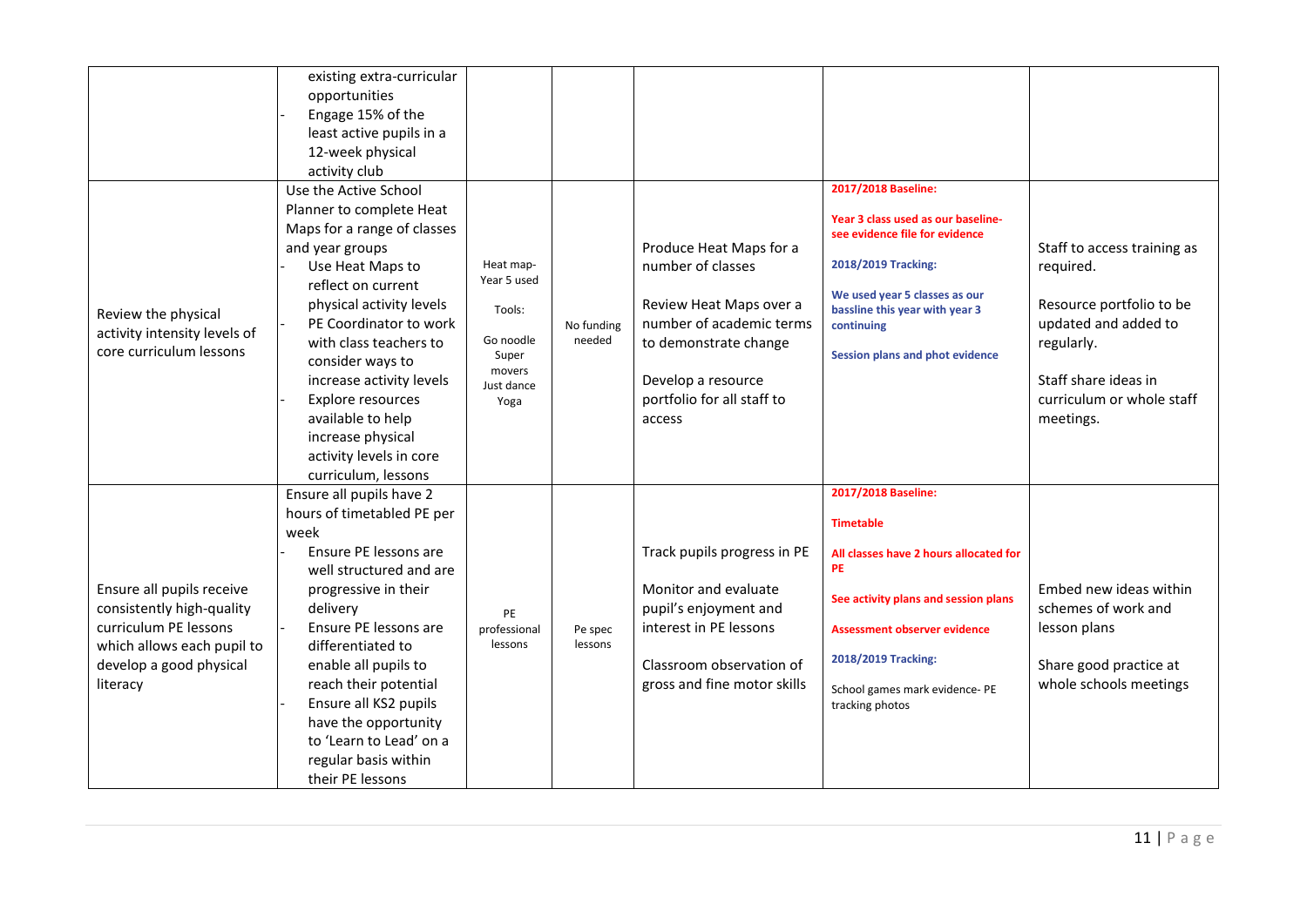|                                                                                                                                                           | Key outcome indicator 2: The profile of PE and sport is raised across the school as a tool for whole-school improvement                                                                                                                                                                                                                                                                                            |                                                                                                                       |                                              |                                                                                                   |                                                                                                                                                   |                                                                                                                                                                                                                                                                                        |
|-----------------------------------------------------------------------------------------------------------------------------------------------------------|--------------------------------------------------------------------------------------------------------------------------------------------------------------------------------------------------------------------------------------------------------------------------------------------------------------------------------------------------------------------------------------------------------------------|-----------------------------------------------------------------------------------------------------------------------|----------------------------------------------|---------------------------------------------------------------------------------------------------|---------------------------------------------------------------------------------------------------------------------------------------------------|----------------------------------------------------------------------------------------------------------------------------------------------------------------------------------------------------------------------------------------------------------------------------------------|
| <b>School Focus and</b><br>intended impact                                                                                                                | <b>Actions to achieve</b><br><b>Outcome</b>                                                                                                                                                                                                                                                                                                                                                                        | Planned<br>funding                                                                                                    | <b>Actual</b><br>funding                     | <b>Evidence</b><br>What can you use to evidence the<br>impact?                                    | <b>Actual Impact</b><br>Baseline measure: 2017/2018<br>Tracking progress: actual delivery<br>2018/2019                                            | <b>Sustainability / Next</b><br><b>Steps</b><br>How will this be maintained in<br>future years?                                                                                                                                                                                        |
| <b>Retain Schools Games</b><br>Mark Award                                                                                                                 | Use the 2018/2019 School<br>Games Mark Criteria and<br>SSP Action Plan to embed<br>good practice and develop<br>new initiatives and<br>opportunities as a year-<br>round programme.<br>Collect necessary<br>evidence throughout<br>the academic year<br>Identify pupils in<br>advance of events who<br>will represent the<br>school<br>Share scheme and<br>previous success of<br>award with whole<br>school staff | Go for<br>GOLD-PE<br>coordinator<br>time<br>assigned<br>Clear<br>planning of<br>comps-<br>assessed<br>and<br>assigned | As shown                                     | <b>School Games Mark SSP</b><br><b>Action Plan</b><br><b>School Games Mark</b><br>Evidence Folder | 2017/2018 Baseline:<br>Mark trophy<br>Results highlighted on sports board<br>2018/2019 Tracking:<br>School games evidence<br>Sports board         | Retain or seek to improve<br>on Award level - explore<br>criteria in advance<br>Raise awareness of the<br>Award scheme with staff<br>through staff meetings<br>Celebrate success with<br>parents and wider<br>community<br>Ensure good practice is<br>embedded and delivered<br>by all |
| Extend opportunities for<br>pupils to learn, develop<br>and embed key leadership<br>skills and qualities through<br>a Young Leader workforce<br>programme | Use and appropriate<br>scheme of work to upskill<br>a cohort of young leaders<br>who will be suitably<br>trained to deliver<br>lunchtime activities,<br>support with extra-<br>curricular clubs a intra<br>school competitions<br>Identify suitable staff<br>to deliver the training<br>to the leaders<br>Identify a network of<br>staff who can oversee<br>the Young Leaders                                      | Young<br>leader<br>Training-<br>year 5s                                                                               | Taken<br>from<br>behaviour<br>reward<br>fund | Young Leader Log Books<br><b>Session Observations</b><br>Reports<br>Attendance registers          | 2017/2018 Baseline:<br><b>Leaders implemented</b><br>2018/2019 Tracking:<br><b>Photo evidence-leading reception</b><br>at lunch through fun games | Year 6 pupils mentor<br>newly trained Young<br>leaders<br>Teachers observe Young<br>Leaders delivery and<br>provide opportunity to<br>feedback and review their<br>delivery - support<br>mechanisms in place to<br>further develop leaders                                             |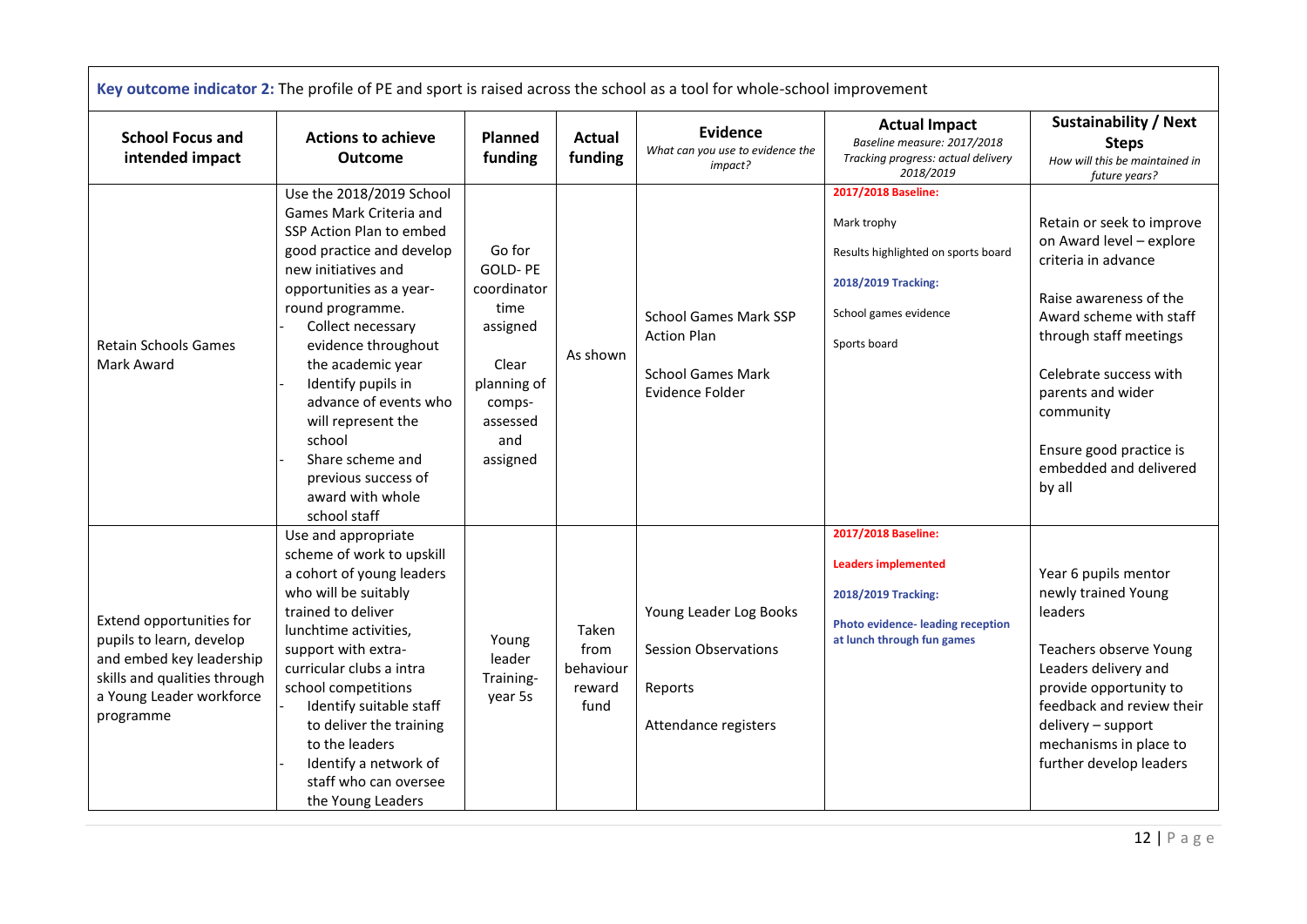|                                | delivery and provide a      |             |                               |                                                           |                               |
|--------------------------------|-----------------------------|-------------|-------------------------------|-----------------------------------------------------------|-------------------------------|
|                                | system whereby they         |             |                               |                                                           |                               |
|                                | feel supported and can      |             |                               |                                                           |                               |
|                                | share concerns              |             |                               |                                                           |                               |
|                                | Identify a cohort of pupils |             |                               | 2017/2018 Baseline:                                       |                               |
|                                | who can be the voice for    |             |                               |                                                           |                               |
|                                | the school on all matters   |             |                               | Had a group of 10 year 6s leading<br>and taking this role |                               |
|                                | PE and School Sport and     |             |                               |                                                           |                               |
|                                | can promote PE and          |             |                               |                                                           | Continue to evolve the        |
|                                | School Sport in a positive  |             |                               | 2018/2019 Tracking:                                       | SSOC, ensuring there is       |
| Bring together a cohort of     | manner                      | Non         | <b>SSOC</b> meeting Minutes   | Sports newsletters and report- new                        | sustainability built into its |
| pupils who will form the       | Nominate pupils who         | needed-     | Celebration of changes        | year 5s into school crew in prep                          | structure.                    |
| <b>School Sport Organising</b> | can be representative       | SSOC        | within school                 |                                                           |                               |
| Crew (SSOC) and who will       | of a group of people        | sorted and  |                               |                                                           | Ensure Year 4/5 pupils are    |
| influence provision and        | Nominate pupils who         | arrange     | School Newsletters/Social     |                                                           | co-opted onto it to provide   |
| have a voice for pupils        | can be trusted to fulfil    | meetings    | media reports                 |                                                           | structure and longevity of    |
|                                | roles and                   |             |                               |                                                           | its work due to the annual    |
|                                | responsibilities            |             |                               |                                                           | turnover of pupils            |
|                                | Nominate pupils who         |             |                               |                                                           |                               |
|                                | need an opportunity to      |             |                               |                                                           |                               |
|                                | achieve outside of the      |             |                               |                                                           |                               |
|                                | classroom.                  |             |                               |                                                           |                               |
|                                | Use a school                |             |                               | 2017/2018 Baseline:                                       |                               |
|                                | noticeboard and/or          |             |                               |                                                           |                               |
|                                | school digital system to    |             |                               | Half termly newsletters produced                          |                               |
|                                | share pupils and            |             |                               | Sports newsletters and whole school                       |                               |
|                                | teams' successes.           |             | <b>Schools Newsletters</b>    |                                                           | Engage pupils through         |
|                                | Use the school              |             |                               | Sent to parents on sports board as                        | writing reports for the       |
| Share and celebrate the        | newsletter or social        | Board done  |                               | well                                                      | news outlets.                 |
| achievements of pupils         | media to promote on a       | by Ben P in | Social Media reports          | 2018/2019 Tracking:                                       |                               |
| and teams in PE and            | 2 weekly basis the          | school time | Photos                        |                                                           | Keep the noticeboard/         |
| <b>School Sport</b>            | successes and               |             |                               | Facebook                                                  | digital system up to date -   |
|                                | achievements of teams       |             | <b>Celebration Assemblies</b> | Sports board                                              | ask pupils to take            |
|                                | and pupils through PE       |             |                               |                                                           | responsibility for this       |
|                                | and School Sport.           |             |                               | School games registers                                    |                               |
|                                | Consider using School       |             |                               |                                                           |                               |
|                                | Games Values and/or         |             |                               |                                                           |                               |
|                                | School values to            |             |                               |                                                           |                               |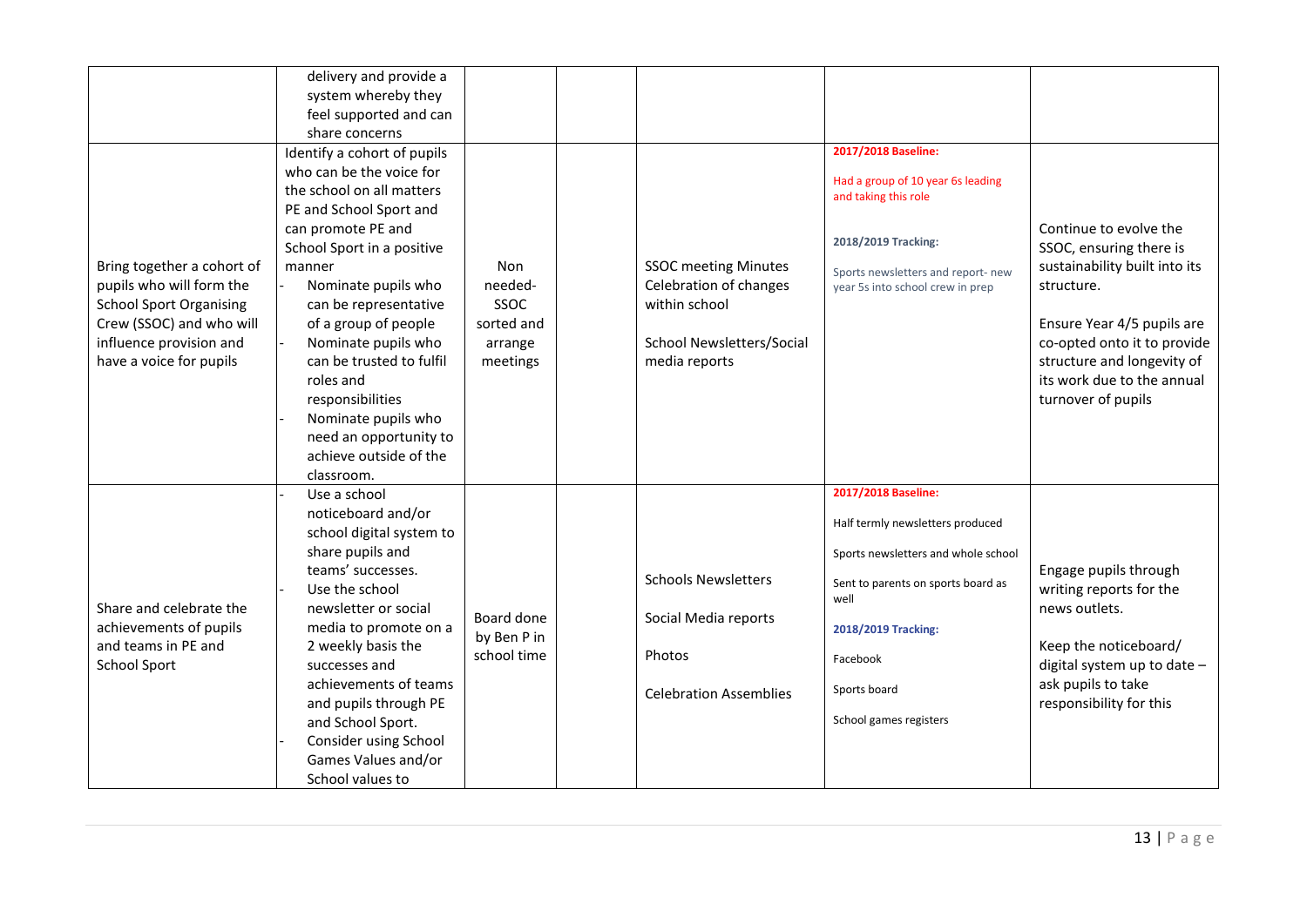| rewards and recognise<br>pupils' achievements |  |  |  |
|-----------------------------------------------|--|--|--|
|                                               |  |  |  |

|                                                                 | Key outcome indicator 3: Increased confidence, knowledge and skills of all staff in teaching PE and sport                                                                                             |                                                                                             |                            |                                                                                            |                                                                                                                                            |                                                                                                                        |
|-----------------------------------------------------------------|-------------------------------------------------------------------------------------------------------------------------------------------------------------------------------------------------------|---------------------------------------------------------------------------------------------|----------------------------|--------------------------------------------------------------------------------------------|--------------------------------------------------------------------------------------------------------------------------------------------|------------------------------------------------------------------------------------------------------------------------|
| <b>School Focus and</b><br>intended impact                      | <b>Actions to achieve</b><br><b>Outcome</b>                                                                                                                                                           | <b>Planned</b><br>funding                                                                   | Actual<br>funding          | Evidence<br>What can you use to evidence the<br>impact?                                    | <b>Actual Impact</b><br>Baseline measure: 2017/2018<br>Tracking progress: actual delivery<br>2018/2019                                     | <b>Sustainability / Next</b><br><b>Steps</b><br>How will this be maintained in<br>future years?                        |
| Promote high quality<br>teaching and learning from<br>all staff | Undertake a training needs<br>analysis of all staff<br>Identify appropriate<br>training workshops and<br>teaching resources to<br>support staff to further<br>improve their quality of<br>PE teaching | Upskilling<br>of<br>teachers<br>through<br>team<br>teach SSS-<br>once<br>every half<br>term |                            | Teaching walks<br><b>Lesson Observations</b><br><b>Staff Surveys</b><br>Pupils evaluations | 2017/2018 Baseline:<br>Sport school of the year runner up<br>2018/2019 Tracking:<br>Pupil questionnaires- Pupil view on<br>PE and activity | Share good practice within<br>whole school<br>meetings/training days<br>Ensure availability of up to<br>date resources |
|                                                                 | Create development-<br>resources used to do Real<br>PE sessions                                                                                                                                       | <b>REAL PE</b>                                                                              | Money<br>used<br>elsehwere |                                                                                            | To be sorted                                                                                                                               |                                                                                                                        |

|                                                                             | Key outcome indicator 4: Broader experience of a range of sports and activities offered to all pupils |                                        |                   |                                                         |                                                                                                                                                 |                                                                                                 |
|-----------------------------------------------------------------------------|-------------------------------------------------------------------------------------------------------|----------------------------------------|-------------------|---------------------------------------------------------|-------------------------------------------------------------------------------------------------------------------------------------------------|-------------------------------------------------------------------------------------------------|
| <b>School Focus and</b><br>intended impact                                  | <b>Actions to achieve</b><br><b>Outcome</b>                                                           | <b>Planned</b><br>funding              | Actual<br>funding | Evidence<br>What can you use to evidence the<br>impact? | <b>Actual Impact</b><br>Baseline measure: 2017/2018<br>Tracking progress: actual delivery<br>2018/2019                                          | <b>Sustainability / Next</b><br><b>Steps</b><br>How will this be maintained in<br>future years? |
| Offer a diverse and needs<br>led extra-curricular School<br>Sport programme | Review 2017/2018<br>extra-curricular<br>programme<br>Ask pupils what they<br>would like to access     | Club<br>funding-8<br>clubs<br>provided | As<br>evidenced   | Parent reviews<br>Pupils reviews-<br>questionnaires     | 2017/2018 Baseline:<br>Sports stars, g and t, multi choice,<br>tennis club, wildcats, lunchtime<br>clubs<br>40 plus after school clubs provided | Evaluate attendance and<br>adjust where required<br>Use pupil voice to<br>influence the offer   |

14 | P a g e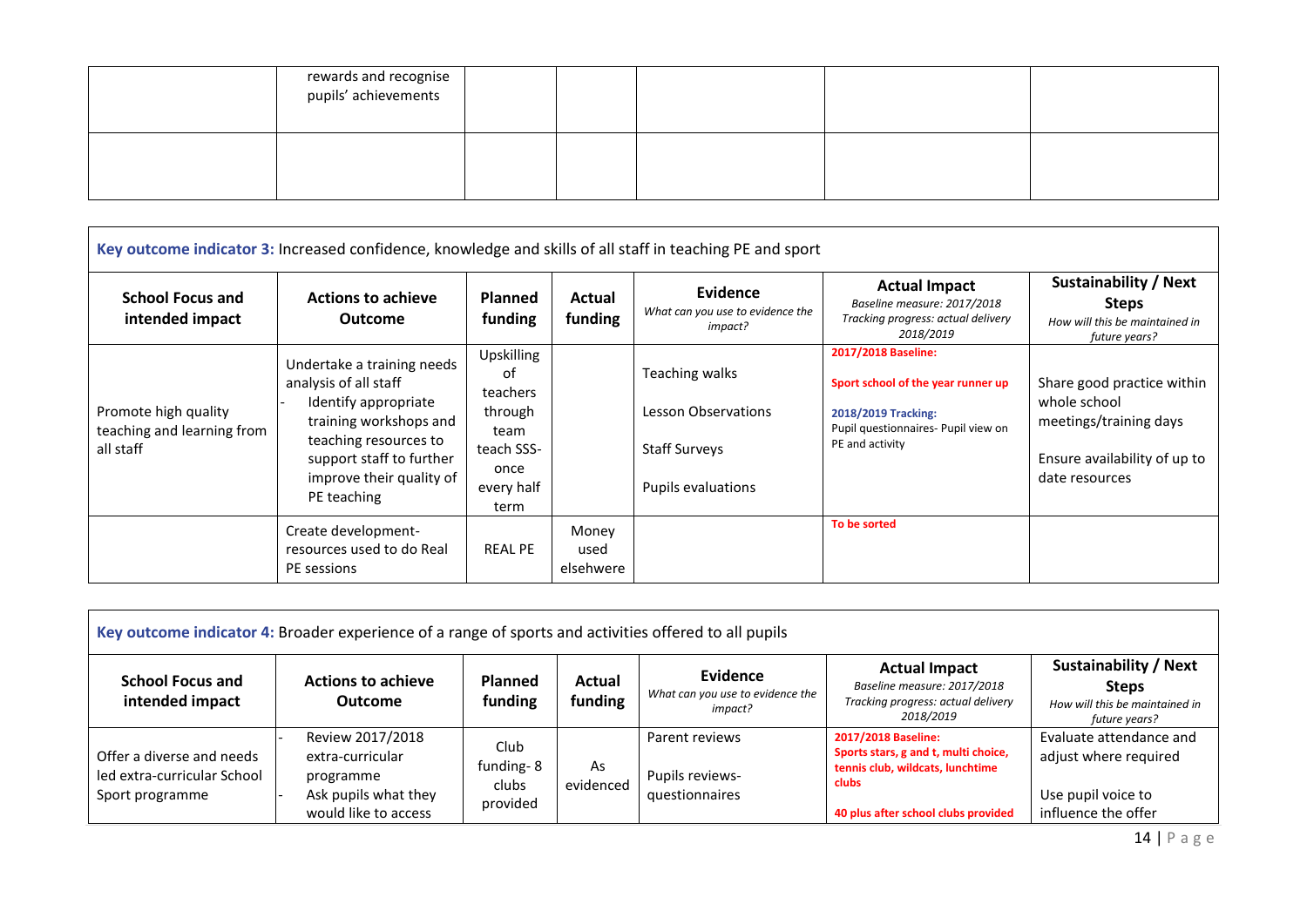|                                                                                                                                              | Evaluate the cost of<br>using external<br>providers                                                                                                                                                                                                                                                                     | over each<br>school term                                                                                                   |      | Attendance registers                                                                      | <b>Engagement of whole school 58%</b><br>2018/2019 Tracking:<br>Club tracking-provided<br>Registers<br>Pupil tracking                          |                                                                                                                                                                                                                    |
|----------------------------------------------------------------------------------------------------------------------------------------------|-------------------------------------------------------------------------------------------------------------------------------------------------------------------------------------------------------------------------------------------------------------------------------------------------------------------------|----------------------------------------------------------------------------------------------------------------------------|------|-------------------------------------------------------------------------------------------|------------------------------------------------------------------------------------------------------------------------------------------------|--------------------------------------------------------------------------------------------------------------------------------------------------------------------------------------------------------------------|
| Develop meaningful links<br>to local sports clubs to<br>develop a pathway for<br>pupils to pursue their<br>interest beyond the school<br>day | Explore what local<br>sports club are located<br>near to school<br>Consider links to clubs<br>where the<br>sport/activity is already<br>popular within school<br>Understand parental<br>involvement in local<br>clubs<br>Only work with clubs<br>who have their Club<br>Mark Accreditation or<br>are working towards it | Steve Biss-<br>use of<br>funding to<br>provide<br>those less<br>active a<br>chance at<br>professional<br>tennis<br>lessons | done | School to Club Link<br>Agreements<br>Attendance registers<br>Photos<br>News/media reports | 2017/2018 Baseline:<br>Steve Biss Tennis Club<br>Wildcats Set up<br>Sports Stars-Northampton<br>University<br>2018/2019 Tracking:<br>As before | Develop further existing<br>links<br>Develop more taster<br>sessions<br>Consider utilising coaches<br>to upskill staff<br>Used qualified coaches to<br>upskill school<br>representatives prior to a<br>competition |

|                                                                                          | Key outcome indicator 5: Increased participation in competitive sport                                                         |                                                                       |                   |                                                           |                                                                                                        |                                                                                                                                      |
|------------------------------------------------------------------------------------------|-------------------------------------------------------------------------------------------------------------------------------|-----------------------------------------------------------------------|-------------------|-----------------------------------------------------------|--------------------------------------------------------------------------------------------------------|--------------------------------------------------------------------------------------------------------------------------------------|
| <b>School Focus and</b><br>intended impact                                               | <b>Actions to achieve</b><br><b>Outcome</b>                                                                                   | <b>Planned</b><br>funding                                             | Actual<br>funding | Evidence<br>What can you use to evidence the<br>impact?   | <b>Actual Impact</b><br>Baseline measure: 2017/2018<br>Tracking progress: actual delivery<br>2018/2019 | <b>Sustainability / Next</b><br><b>Steps</b><br>How will this be maintained in<br>future years?                                      |
| Provide opportunities<br>SEND pupils to access<br>appropriately levelled<br>competitions | Identify SEND pupils and<br>consider they abilities to<br>access mainstream,<br>inclusive or Project Ability<br>competitions. | Transport<br>to and<br>from CAT<br>games-<br><b>Thomas</b><br>beckett | As shown          | <b>Team Registration Forms</b><br>Photos<br>Pupil reports | 2017/2018 Baseline:<br>2018/2019 Tracking:<br><b>CAT games evidence</b>                                | Incorporate inclusive<br>sports into curriculum<br>delivery<br>Recruit SEND pupils who<br>can take on leadership<br>responsibilities |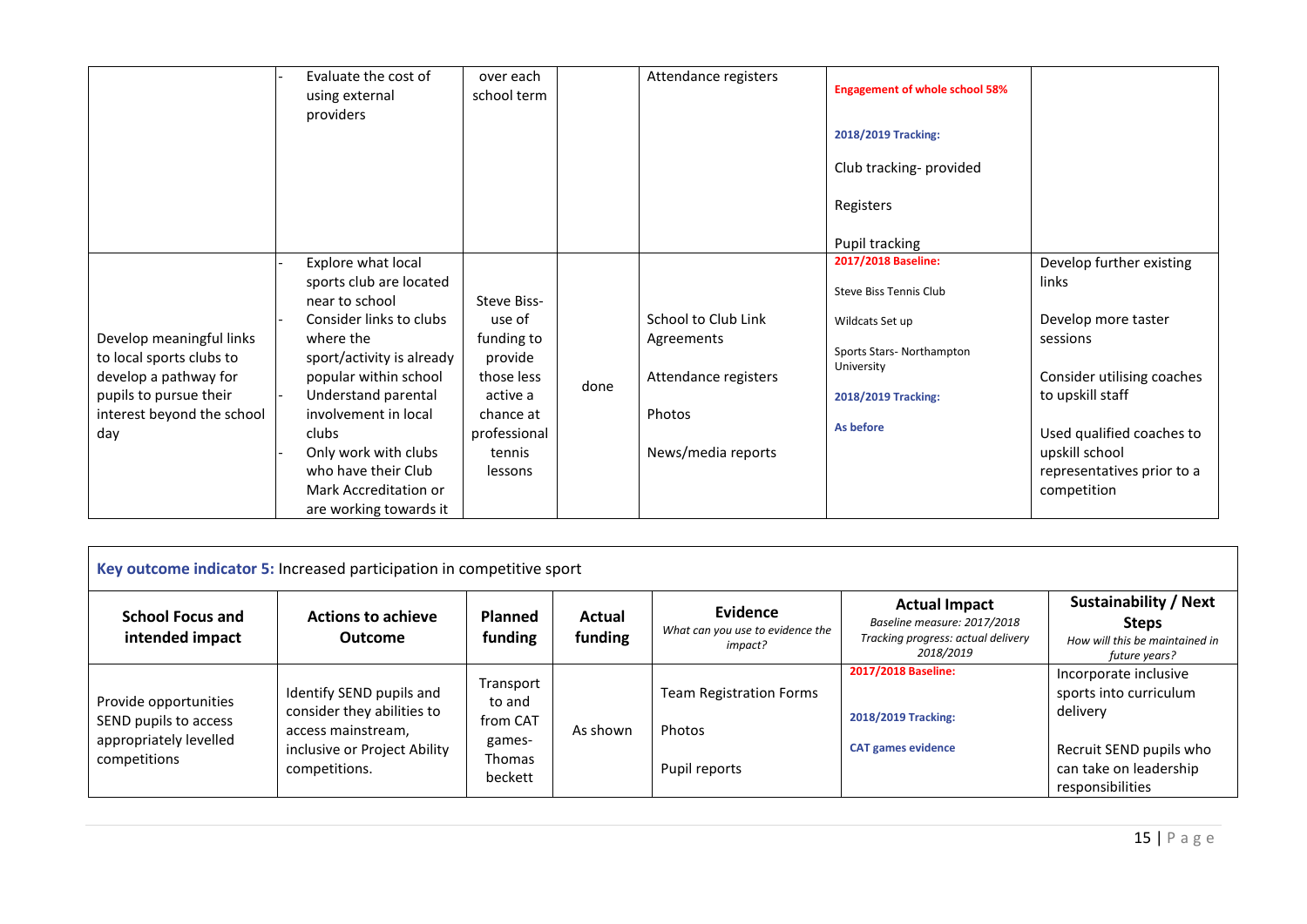| Host a School Games Day<br>(Sports Day) that<br>culminates a year-round<br>programme of PE and<br><b>School Sport</b> | Develop a suitable<br>format to engage all<br>pupils within the school<br>Consider including<br>Personal Challenge for<br>the younger year<br>groups to encourage<br>healthy competition<br>Adequately prepare a<br>cohort of leaders to<br>plan and deliver the<br><b>School Games Day</b>                                        | <b>SSS School</b><br>games day                            |           | <b>School Games Day</b><br>programme<br>Photos<br>Media reports<br>Pupil reports | 2017/2018 Baseline:<br>School games day organised and ran<br>by SS- mix of team games, athletic<br>events and individual events,<br>2018/2019 Tracking:<br>Date in diary 9th July 11tn as back up                            | Evaluate the success of the<br>events<br>Parents feedback<br>Staff feedback<br>Pupil feedback                           |
|-----------------------------------------------------------------------------------------------------------------------|------------------------------------------------------------------------------------------------------------------------------------------------------------------------------------------------------------------------------------------------------------------------------------------------------------------------------------|-----------------------------------------------------------|-----------|----------------------------------------------------------------------------------|------------------------------------------------------------------------------------------------------------------------------------------------------------------------------------------------------------------------------|-------------------------------------------------------------------------------------------------------------------------|
| Provide opportunities for<br>all pupils to access<br>Personal Challenge<br>activities                                 | Organise and deliver a<br>series of Personal<br>Challenge activities on<br>your own school site<br>Ensure activities are<br>compliant with School<br>Games formats<br>Deploy Young Leaders<br>to plan and deliver<br>competitions<br>Consider developing a<br>personal challenge card<br>so pupils can track their<br>own progress | Done in<br>specialist<br>PE lessons<br>provided<br>by SSS | As stated | Personal Challenge<br><b>Tracking cards</b><br><b>Participation Tracking</b>     | 2017/2018 Baseline:<br>Quad kids<br>SA athletics<br>2018/2019 Tracking:<br><b>Fitness challnegs</b><br><b>Hockey challenges</b><br><b>Quadkids acthletics</b>                                                                | Upskill a workforce; Young<br>Leaders and adults to<br>confidently plan and<br>deliver a series of activity<br>sessions |
| Provide opportunities for<br>all pupils to access Intra-<br><b>School Competition</b>                                 | Organise and deliver a<br>series of Intra-School<br>Competition on your own<br>school site<br><b>Ensure competitions</b><br>are compliant with<br><b>School Games formats</b><br>Deploy Young Leaders<br>to plan and deliver<br>competitions<br>Consider linking<br>competitions to whole<br>school house systems                  | Done in<br>SSS PE<br>lessons                              | done      | Whole school House<br>System<br>Results sheets<br>Photos<br>Pupils reports       | 2017/2018 Baseline:<br>Had 10 events- each half termly-KS2<br><b>KS1- multi skill challenges</b><br>2018/2019 Tracking:<br>One each half term- whichever sport<br>is the focus will be done then<br>evidenced on sport board | Upskill a workforce; Young<br>Leaders and adults to<br>confidently plan and<br>deliver a series of<br>competitions      |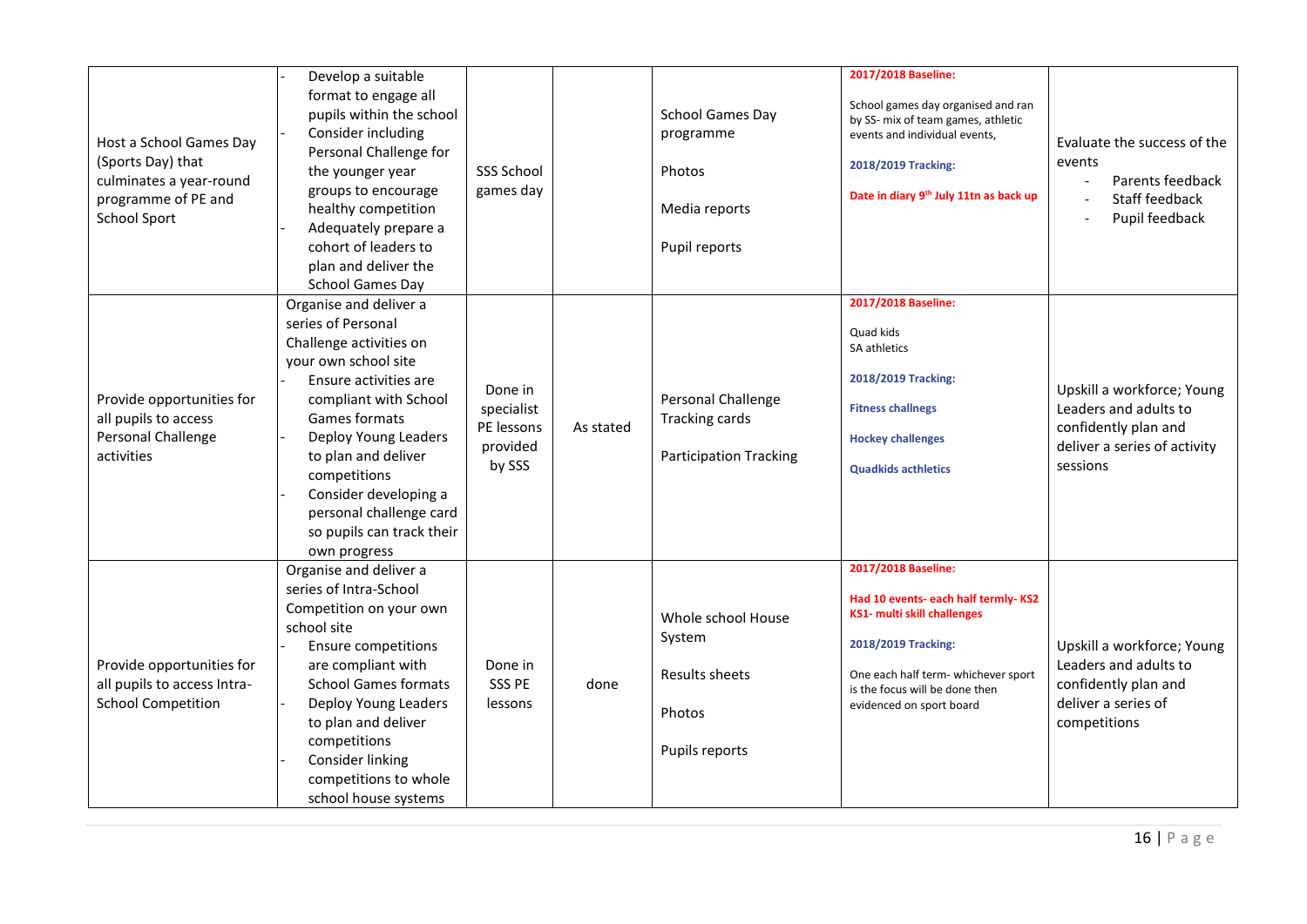|                                                                                      | ensuring they are<br>purposeful and<br>meaningful                                                                                                                                                                                                                                                              |                |        |                                                                                                       |                                                                                                                     |                                                                                                                                                                                                  |
|--------------------------------------------------------------------------------------|----------------------------------------------------------------------------------------------------------------------------------------------------------------------------------------------------------------------------------------------------------------------------------------------------------------|----------------|--------|-------------------------------------------------------------------------------------------------------|---------------------------------------------------------------------------------------------------------------------|--------------------------------------------------------------------------------------------------------------------------------------------------------------------------------------------------|
| Provide opportunities for<br>pupils to access Inter<br><b>School Competitions</b>    | <b>Access School Sport</b><br>Partnership or Cluster<br>organised Inter School<br>Competitions<br>Ensure competitions<br>are compliant with<br><b>School Games formats</b><br>Ensure pupils are<br>adequately prepared<br>for the competitions<br>Ensure teams meet the<br>competition eligibility<br>criteria | NTSSF-<br>SSP- | funded | Competition results<br>Photos<br><b>Competition Reports</b>                                           | 2017/2018 Baseline:<br><b>SSP</b><br><b>NTSSF</b><br>2018/2019 Tracking:<br>SSP<br><b>NTSSF</b><br><b>CAT Games</b> | Upskill Staff to confidently<br>and competently manage<br>teams at Inter School and<br>County Finals School<br><b>Games Competitions</b><br>Upskill a Young Leader<br>workforce to support staff |
| Provide access to transport<br>to enable pupils and staff<br>to access opportunities |                                                                                                                                                                                                                                                                                                                |                |        | Planned funding used for<br>big events- cross country<br>Sport shall athletics-travel<br>to Kettering | 2017/2018 Baseline:<br><b>No costs incurred</b><br>2018/2019 Tracking:<br>Used for big events- Cross Country        | Used fpr three events:<br>Quadkids<br>Sportshall athletics<br><b>Cross Country</b>                                                                                                               |

| 2019/20 What we plan to spend with next year's premium         | <b>Proposed costs:</b> |
|----------------------------------------------------------------|------------------------|
| funding                                                        |                        |
| <b>Coach transport</b>                                         | £530                   |
| <b>NTSSF</b>                                                   | £300                   |
| <b>SSP</b>                                                     | £250                   |
| <b>School games day</b>                                        | £300                   |
| Lunch Clubs (x3)                                               | £2280                  |
| <b>Steve Biss Tennis Club</b>                                  | £420                   |
| <b>Swimming Proficiency</b>                                    | £2316                  |
| <b>Premier Star Readers</b>                                    | £3230                  |
| <b>Sports Star Club</b>                                        | £1140                  |
| <b>Sports Clubs (x2)</b>                                       | £2280                  |
| Specialist PE lessons with opportunity for Teachers to upskill | £4560                  |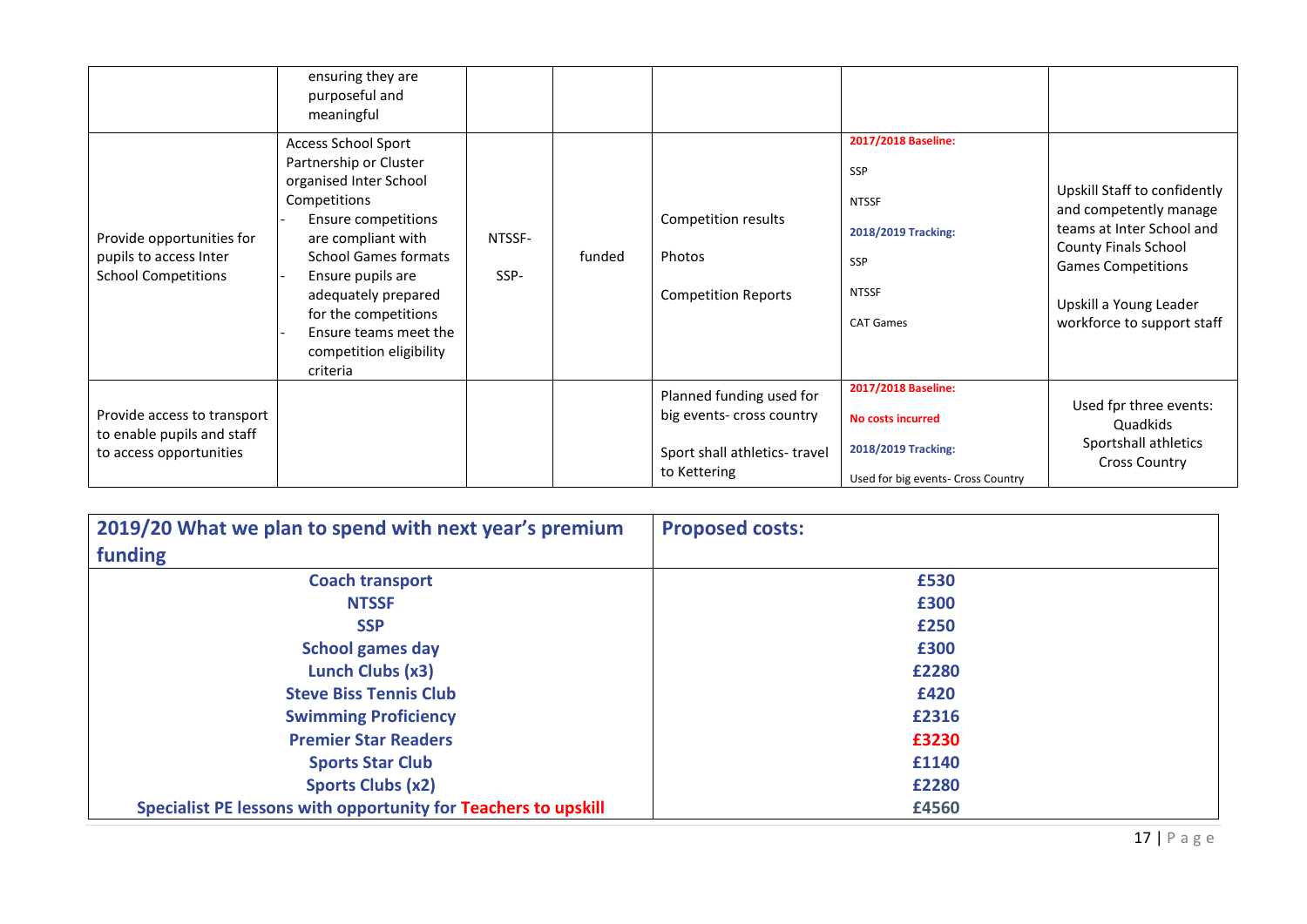| <b>Gad T development, Sport Leader and Behaviour reward sessions</b> | This cost left for any other opportunity (£1000 left) |
|----------------------------------------------------------------------|-------------------------------------------------------|
|                                                                      | <b>Proposed cost: £17606</b>                          |

### **Accountability**

It is a statutory requirement of Ofsted, under their Common Inspection Framework, to ensure that information on the use of the Primary PE and Sport Premium is available on your school website. One of the key purposes of putting information on the school website is to keep parents informed, so this information should be written in a format that is clear and easily accessible.

| <b>Completed by:</b>    | Ben Pearce |         |        |  |  | Date: | 25/10/18 |  |
|-------------------------|------------|---------|--------|--|--|-------|----------|--|
| <b>Document updated</b> | 27/12/18   | 25/3/19 | 3/7/19 |  |  |       |          |  |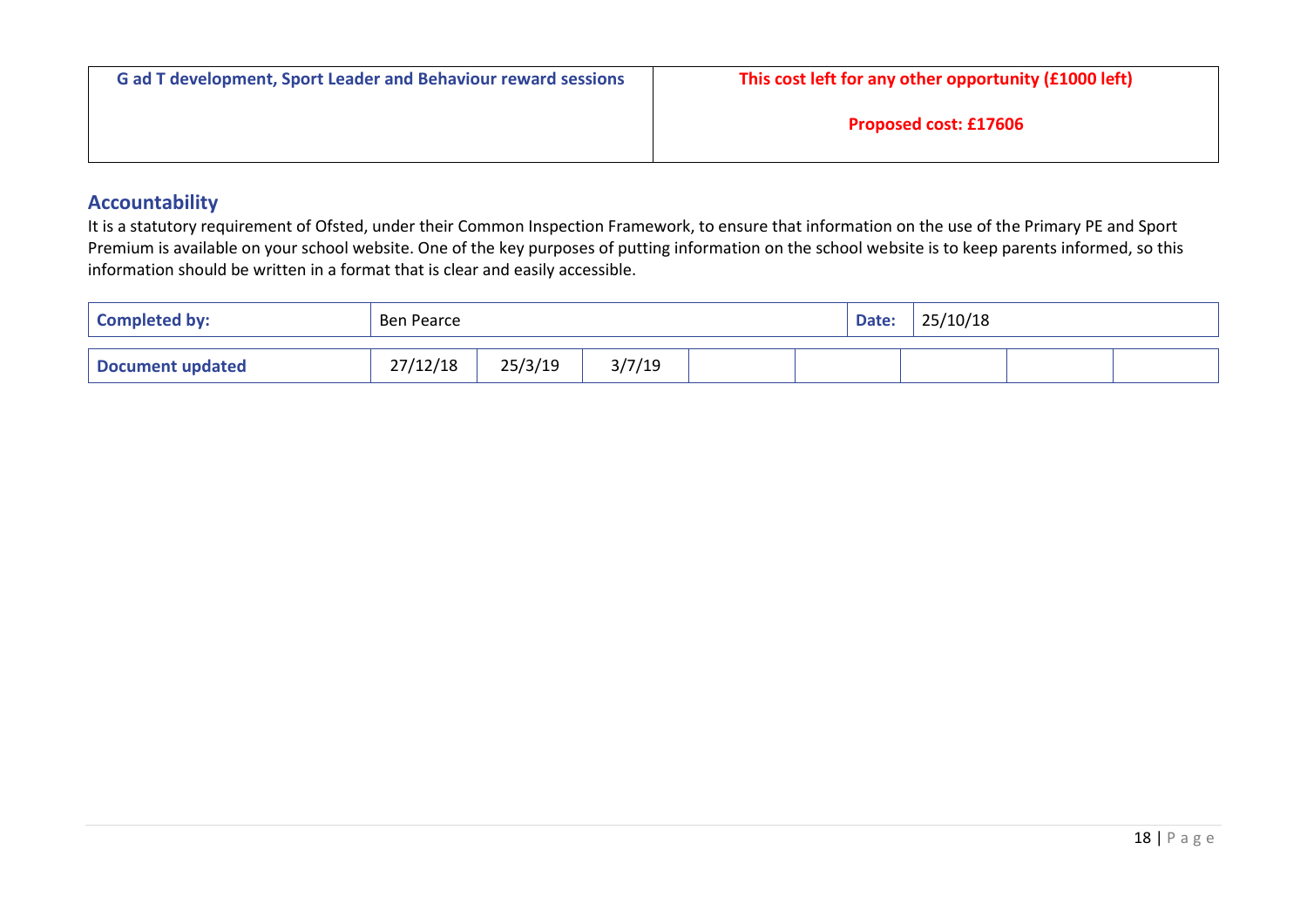# **Department for Education guidance on how to use the Primary PE and Sport Premium – updated in October 2018**

### **Schools must use the funding to make additional and sustainable improvements to the quality of physical education (PE), physical activity and sport you offer.**

This means that you should use the premium to:

- $\checkmark$  Develop or add to the PE, physical activity and sport activities that your school already offers
- $\checkmark$  Build capacity and capability within the school to ensure that improvements made now will benefit pupils joining the school in future years

#### **Schools can use the premium to secure improvements in the following indicators:**

- 1. the engagement of all pupils in regular physical activity the Chief Medical Officer guidelines recommend that all children and young people aged 5 to 18 engage in at least 60 minutes of physical activity a day, of which 30 minutes should be in school
- 2. the profile of PE and sport is raised across the school as a tool for whole-school improvement
- 3. increased confidence, knowledge and skills of all staff in teaching PE and sport
- 4. broader experience of a range of sports and activities offered to all pupils
- 5. increased participation in competitive sport

#### **For example, you can use your funding to:**

- $\checkmark$  Provide staff with professional development, mentoring, training and resources to help them teach PE and sport more effectively and embed physical activity across your school
- $\checkmark$  Hire qualified sports coaches to work with teachers to enhance or extend current opportunities
- Introduce new sports, dance or other activities to encourage more pupils to take up sport and physical activities
- $\checkmark$  Support and involve the least active children by providing targeted activities, and running or extending school sports and holiday clubs
- $\checkmark$  Enter or run more sport competitions
- $\checkmark$  Partner with other schools to run sports activities and clubs
- $\checkmark$  Increase pupils' participation in the School [Games](https://www.gov.uk/government/policies/getting-more-people-playing-sport/supporting-pages/the-school-games)
- $\checkmark$  Encourage pupils to take on leadership or volunteer roles that support sport and physical activity within the school
- $\checkmark$  Raise [attainment](https://www.gov.uk/guidance/pe-and-sport-premium-for-primary-schools#swimming) in primary school swimming to meet requirements of the national curriculum before the end of key stage 2
- $\checkmark$  Embed physical activity into the school day through active travel to and from school, active playgrounds and active teaching

#### **Active miles**

Where schools choose to take part in an active mile, you should use your existing playgrounds, fields, halls and sports facilities to incorporate an active mile into the school day and develop a lifelong habit of daily physical activity.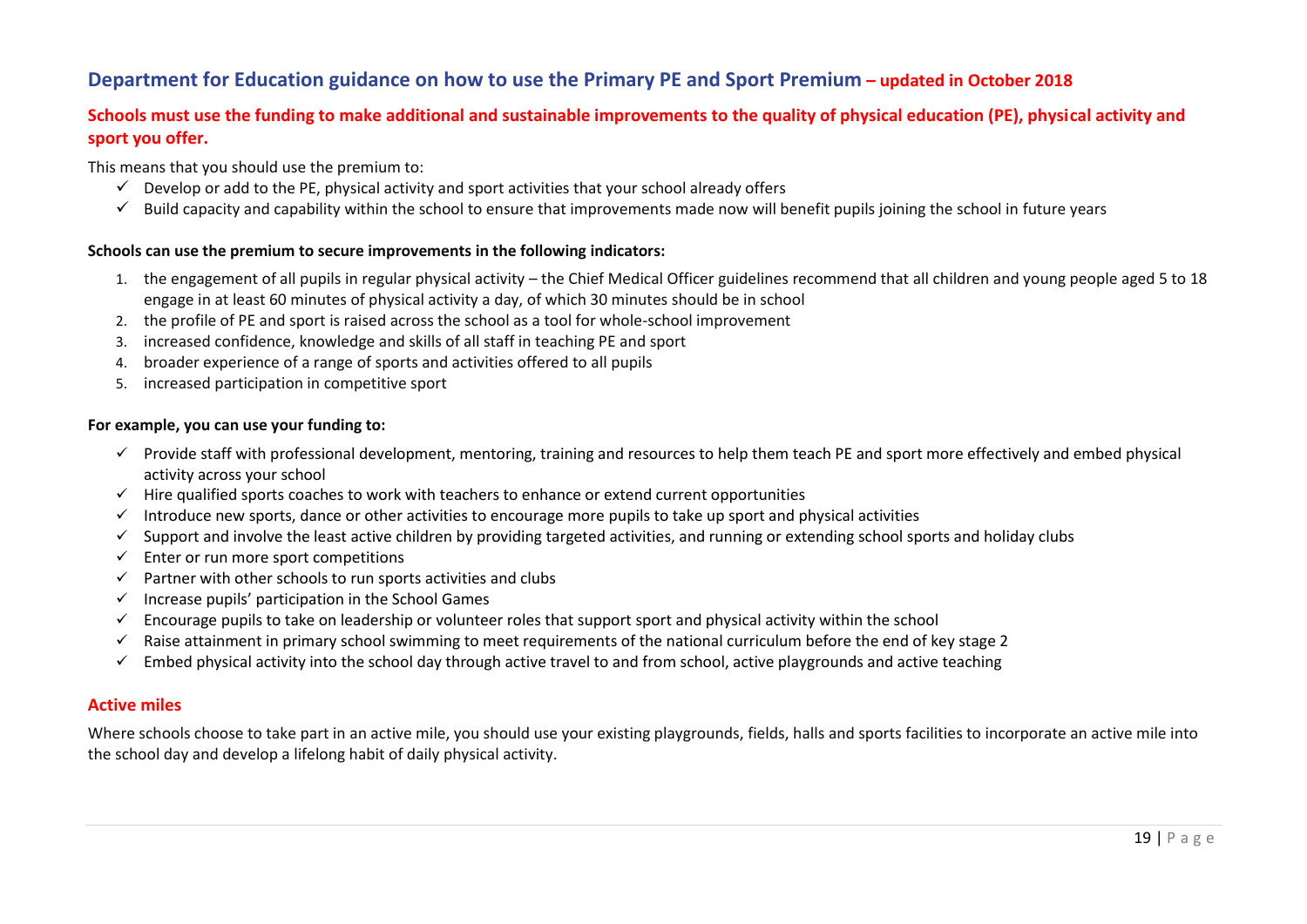### **Raising attainment in primary school swimming**

The premium can be used to:

- $\checkmark$  Fund the professional development and training that are available to schools to train staff to support high quality swimming and water safety lessons for their pupils.
- $\checkmark$  provide additional top-up swimming lessons to pupils who have not been able to meet the national curriculum requirements for swimming and water safety after the delivery of core swimming and water safety lessons. At the end of key stage 2 all pupils are expected to be able to swim confidently and know how to be safe in and around water.

Schools are required to publish information on the percentage of their pupils in year 6 who met each of the 3 swimming and water safety national curriculum requirements. Further details are in the online [reporting](https://www.gov.uk/guidance/pe-and-sport-premium-for-primary-schools#online-reporting) section.

You should not use your funding to:

- Employ coaches or specialist teachers to cover planning preparation and assessment (PPA) arrangements these should come out of your core staffing budgets
- Teach the minimum requirements of the national curriculum with the exception of top-up swimming lessons after pupils' completion of core lessons (or, in the case of academies and free schools, to teach your existing PE curriculum)
- Fund capital expenditure

#### **Accountability**

#### **Ofsted inspections**

Ofsted assesses how primary schools use the primary PE and sport premium. They measure its impact on pupil outcomes, and how effectively governors hold school leaders to account for this.

You can find details of what inspectors look for in the 'effectiveness of leadership and management' section of the Ofsted schools [inspection](https://www.gov.uk/government/publications/school-inspection-handbook-from-september-2015) handbook 2018.

### **Online reporting**

You must publish details of how you spend your PE and sport premium funding by the end of the summer term or by 31 July 2019 at the latest. This is different to last year's (2017/2018) reporting deadline. Online reporting must include:

- $\checkmark$  The amount of premium received
- $\checkmark$  A full breakdown of how it has been spent
- $\checkmark$  The impact the school has seen on pupils' PE, physical activity, and sport participation and attainment
- $\checkmark$  How the improvements will be sustainable in the future

You are also required to publish the percentage of pupils within your year 6 cohort in the 2018 to 2019 academic year who met the national curriculum requirement to:

 $\checkmark$  Swim competently, confidently and proficiently over a distance of at least 25 metres